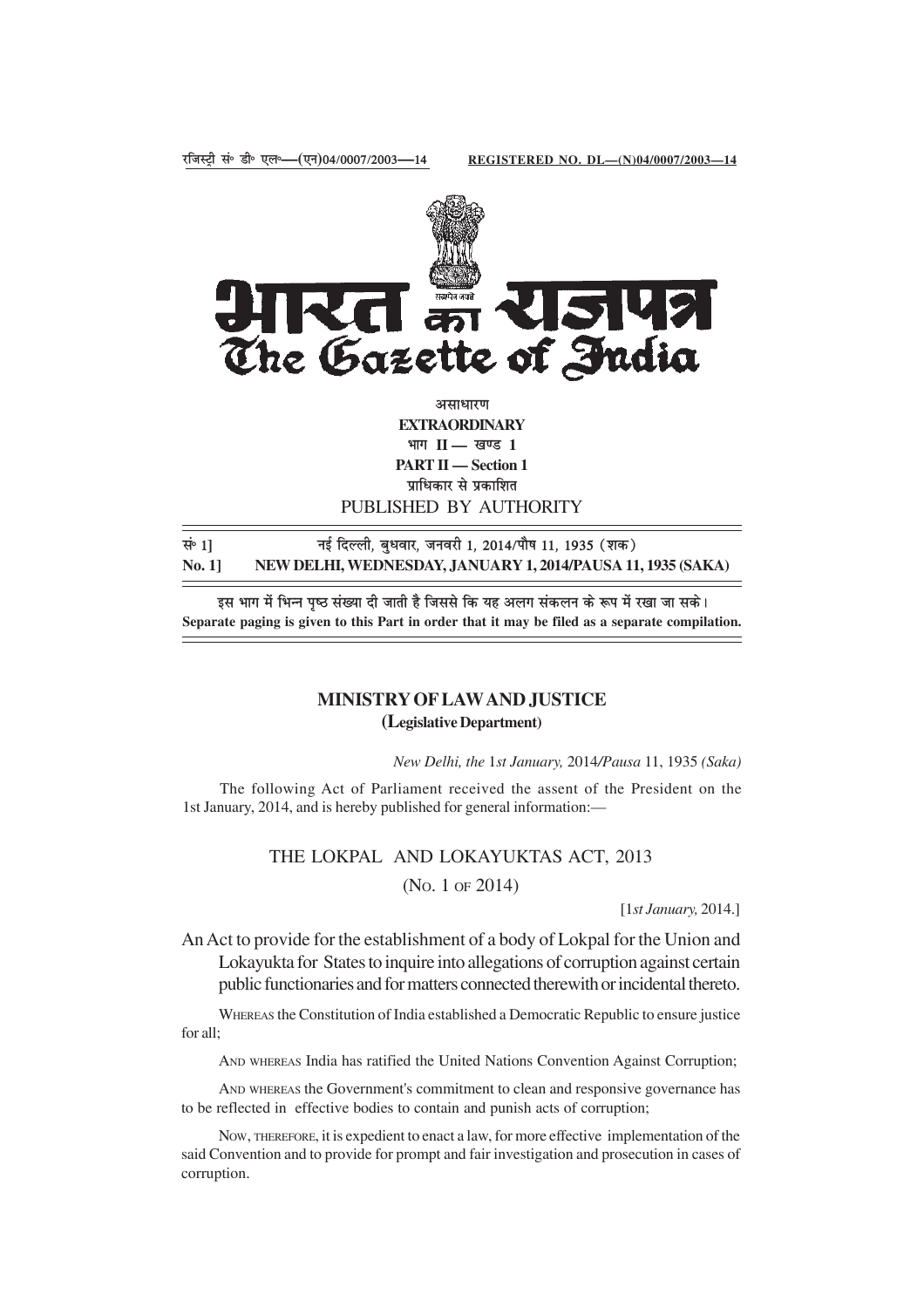BE it enacted by Parliament in the Sixty-fourth Year of the Republic of India as follows:—

#### PART I

#### **PRELIMINARY**

Short title, extent, application and commencement.

(*2*) It extends to the whole of India.

(*3*) It shall apply to public servants in and outside India.

**1.** (*1*) This Act may be called the Lokpal and Lokayuktas Act, 2013.

(*4*) It shall come into force on such date as the Central Government may, by notification in the Official Gazette, appoint.

## PART II

LOKPAL FOR THE UNION

## CHAPTER I

#### **DEFINITIONS**

Definitions.

**2.** (*1*) In this Act, unless the context otherwise requires,—

(*a*) "bench" means a bench of the Lokpal;

(*b*) "Chairperson" means the Chairperson of the Lokpal;

(*c*) "competent authority", in relation to—

(*i*) the Prime Minister, means the House of the People;

(*ii*) a member of the Council of Ministers, means the Prime Minister;

(*iii*) a member of Parliament other than a Minister, means—

(*A*) in the case of a member of the Council of States, the Chairman of the Council; and

(*B*) in the case of a member of the House of the People, the Speaker of the House;

(*iv*) an officer in the Ministry or Department of the Central Government, means the Minister in charge of the Ministry or Department under which the officer is serving;

(*v*) a chairperson or members of any body or Board or corporation or authority or company or society or autonomous body (by whatever name called) established or constituted under any Act of Parliament or wholly or partly financed by the Central Government or controlled by it, means the Minister in charge of the administrative Ministry of such body or Board or corporation or authority or company or society or autonomous body;

(*vi*) an officer of any body or Board or corporation or authority or company or society or autonomous body (by whatever name called) established or constituted under any Act of Parliament or wholly or partly financed by the Central Government or controlled by it, means the head of such body or Board or corporation or authority or company or society or autonomous body;

(*vii*) in any other case not falling under sub-clauses (*i*) to (*vi*) above, means such Department or authority as the Central Government may, by notification, specify: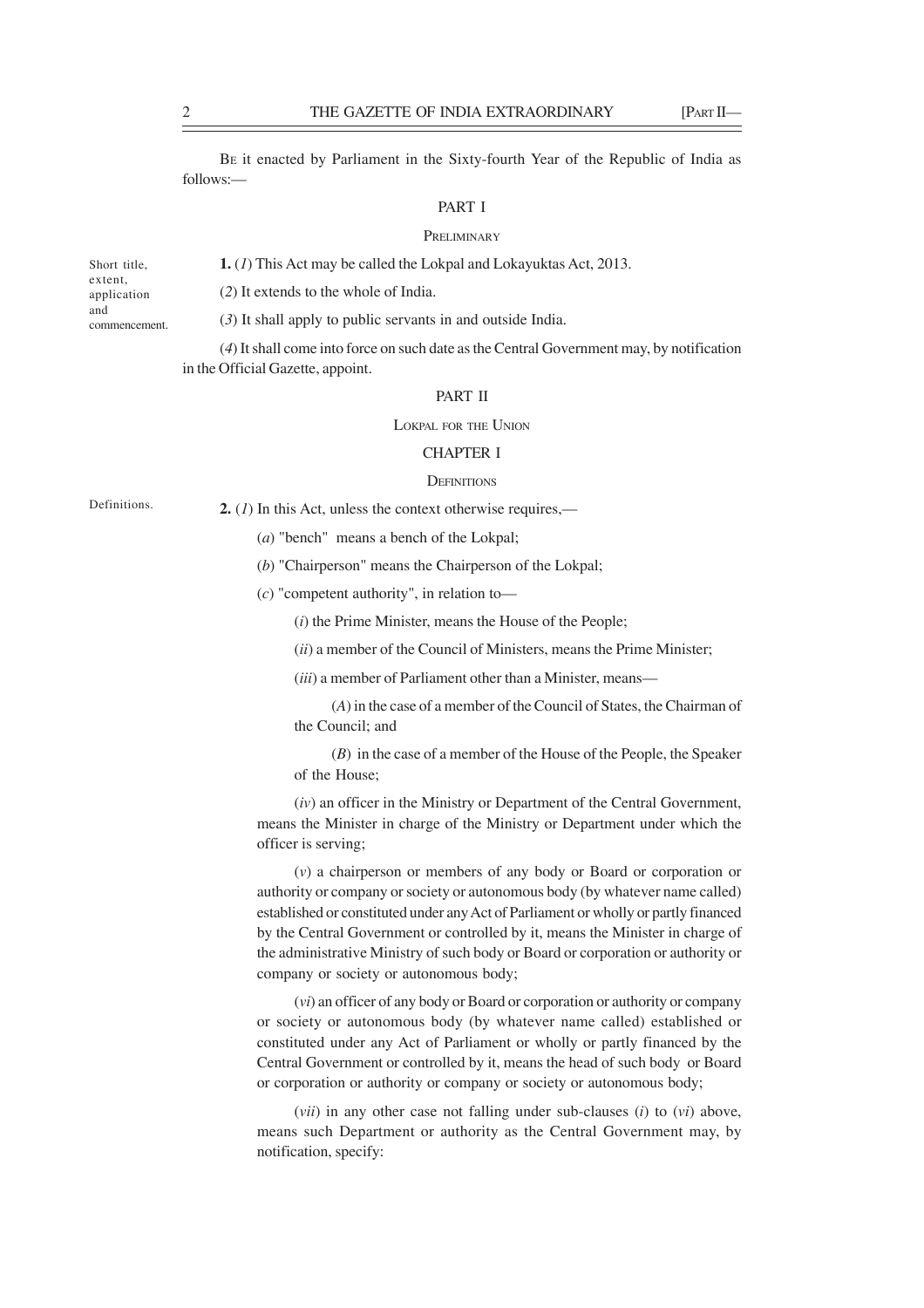|                                                          | Provided that if any person referred to in sub-clause $(v)$ or sub-clause $(vi)$<br>is also a member of Parliament, then, the competent authority shall be—                                                                                                                                                                                                                                                               |
|----------------------------------------------------------|---------------------------------------------------------------------------------------------------------------------------------------------------------------------------------------------------------------------------------------------------------------------------------------------------------------------------------------------------------------------------------------------------------------------------|
|                                                          | (A) in case such member is a member of the Council of States, the<br>Chairman of the Council; and                                                                                                                                                                                                                                                                                                                         |
|                                                          | $(B)$ in case such member is a member of the House of the People, the<br>Speaker of the House;                                                                                                                                                                                                                                                                                                                            |
| 45 of 2003.                                              | (d) "Central Vigilance Commission" means the Central Vigilance Commission<br>constituted under sub-section $(I)$ of section 3 of the Central Vigilance Commission<br>Act, 2003;                                                                                                                                                                                                                                           |
| 49 of 1988.                                              | $(e)$ "complaint" means a complaint, made in such form as may be prescribed,<br>alleging that a public servant has committed an offence punishable under the Prevention<br>of Corruption Act, 1988;                                                                                                                                                                                                                       |
| 25 of 1946.                                              | (f) "Delhi Special Police Establishment" means the Delhi Special Police<br>Establishment constituted under sub-section $(1)$ of section 2 of the Delhi Special<br>Police Establishment Act, 1946;                                                                                                                                                                                                                         |
| 2 of 1974.                                               | $(g)$ "investigation" means an investigation as defined under clause $(h)$ of section 2<br>of the Code of Criminal Procedure, 1973;                                                                                                                                                                                                                                                                                       |
|                                                          | $(h)$ "Judicial Member" means a Judicial Member of the Lokpal;                                                                                                                                                                                                                                                                                                                                                            |
|                                                          | $(i)$ "Lokpal" means the body established under section 3;                                                                                                                                                                                                                                                                                                                                                                |
|                                                          | (j) "Member" means a Member of the Lokpal;                                                                                                                                                                                                                                                                                                                                                                                |
|                                                          | $(k)$ "Minister" means a Union Minister but does not include the Prime Minister;                                                                                                                                                                                                                                                                                                                                          |
|                                                          | $(l)$ "notification" means notification published in the Official Gazette and the<br>expression "notify" shall be construed accordingly;                                                                                                                                                                                                                                                                                  |
|                                                          | $(m)$ "preliminary inquiry" means an inquiry conducted under this Act;                                                                                                                                                                                                                                                                                                                                                    |
|                                                          | $(n)$ "prescribed" means prescribed by rules made under this Act;                                                                                                                                                                                                                                                                                                                                                         |
| 45 of 1950.<br>46 of 1950.<br>62 of 1957.<br>30 of 1978. | (o) "public servant" means a person referred to in clauses (a) to (h) of<br>sub-section $(1)$ of section 14 but does not include a public servant in respect of whom<br>the jurisdiction is exercisable by any court or other authority under the Army Act, 1950,<br>the Air Force Act, 1950, the Navy Act, 1957 and the Coast Guard Act, 1978 or the<br>procedure is applicable to such public servant under those Acts; |
|                                                          | $(p)$ "regulations" means regulations made under this Act;                                                                                                                                                                                                                                                                                                                                                                |
|                                                          | $(q)$ "rules" means rules made under this Act;                                                                                                                                                                                                                                                                                                                                                                            |
|                                                          | $(r)$ "Schedule" means a Schedule appended to this Act;                                                                                                                                                                                                                                                                                                                                                                   |
| 49 of 1988.                                              | (s) "Special Court" means the court of a Special Judge appointed under<br>sub-section $(I)$ of section 3 of the Prevention of Corruption Act, 1988.                                                                                                                                                                                                                                                                       |
| 49 of 1988.                                              | (2) The words and expressions used herein and not defined in this Act but defined in<br>the Prevention of Corruption Act, 1988, shall have the meanings respectively assigned to<br>them in that Act.                                                                                                                                                                                                                     |
|                                                          |                                                                                                                                                                                                                                                                                                                                                                                                                           |

(*3*) Any reference in this Act to any other Act or provision thereof which is not in force in any area to which this Act applies shall be construed to have a reference to the corresponding Act or provision thereof in force in such area.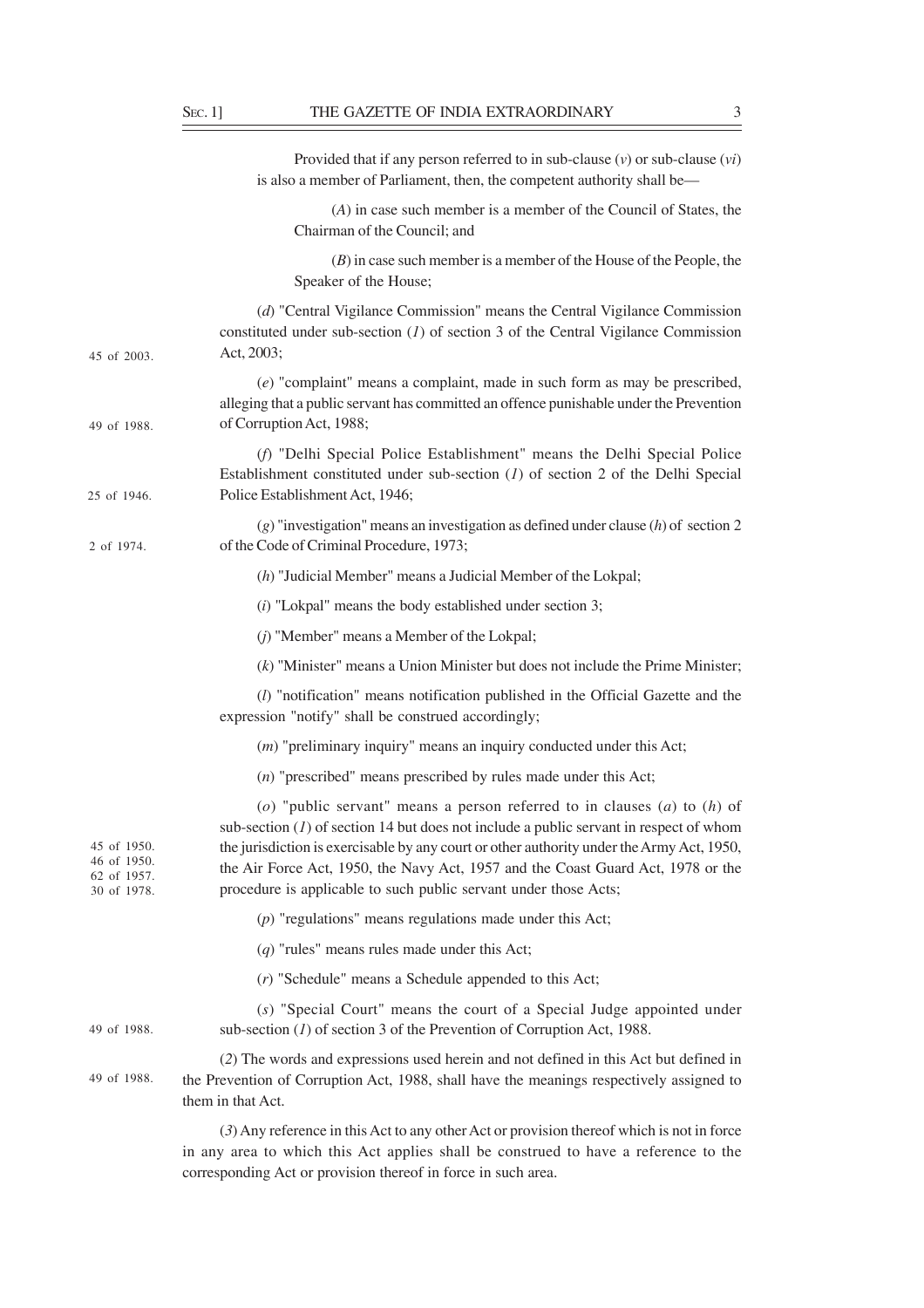## CHAPTER II

#### ESTABLISHMENT OF LOKPAL

**3.** (*1*) On and from the commencement of this Act, there shall be established, for the purpose of this Act, a body to be called the "Lokpal". Establishment

(*2*) The Lokpal shall consist of—

(*a*) a Chairperson, who is or has been a Chief Justice of India or is or has been a Judge of the Supreme Court or an eminent person who fulfils the eligibility specified in clause (*b*) of sub-section (*3*); and

(*b*) such number of Members, not exceeding eight out of whom fifty per cent. shall be Judicial Members:

Provided that not less than fifty per cent. of the Members of the Lokpal shall be from amongst the persons belonging to the Scheduled Castes, the Scheduled Tribes, Other Backward Classes, Minorities and women.

(*3*) A person shall be eligible to be appointed,—

(*a*) as a Judicial Member if he is or has been a Judge of the Supreme Court or is or has been a Chief Justice of a High Court;

(*b*) as a Member other than a Judicial Member, if he is a person of impeccable integrity and outstanding ability having special knowledge and expertise of not less than twenty-five years in the matters relating to anti-corruption policy, public administration, vigilance, finance including insurance and banking, law and management.

(*4*) The Chairperson or a Member shall not be—

(*i*) a member of Parliament or a member of the Legislature of any State or Union territory;

(*ii*) a person convicted of any offence involving moral turptitude;

(*iii*) a person of less than forty-five years of age, on the date of assuming office as the Chairperson or Member, as the case may be;

(*iv*) a member of any Panchayat or Municipality;

(*v*) a person who has been removed or dismissed from the service of the Union or a State,

and shall not hold any office of trust or profit (other than his office as the Chairperson or a Member) or be affiliated with any political party or carry on any business or practise any profession and, accordingly, before he enters upon his office, a person appointed as the Chairperson or a Member, as the case may be, shall, if—

(*a*) he holds any office of trust or profit, resign from such office; or

(*b*) he is carrying on any business, sever his connection with the conduct and management of such business; or

(*c*) he is practising any profession, cease to practise such profession.

**4.** (*1*) The Chairperson and Members shall be appointed by the President after obtaining of Chairperson the recommendations of a Selection Committee consisting of-Appointment

and Members on recommendations of Selection Committee.

(*a*) the Prime Minister—Chairperson;

(*b*) the Speaker of the House of the People—Member;

(*c*) the Leader of Opposition in the House of the People—Member;

of Lokpal.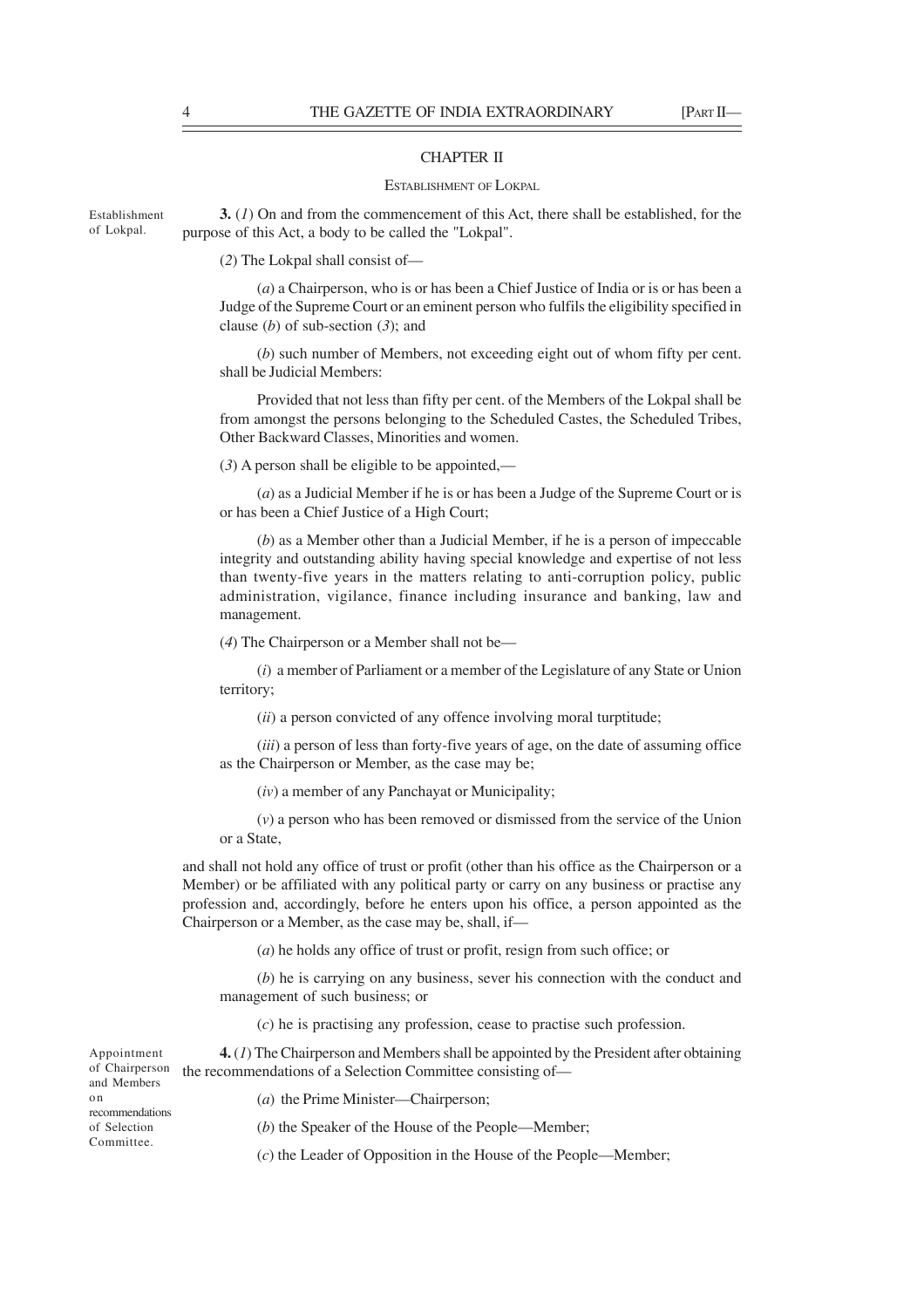(*d*) the Chief Justice of India or a Judge of the Supreme Court nominated by him—Member;

 (*e*) one eminent jurist, as recommended by the Chairperson and Members referred to in clauses (*a*) to (*d*) above, to be nominated by the President—Member.

(*2*) No appointment of a Chairperson or a Member shall be invalid merely by reason of any vacancy in the Selection Committee.

(*3*) The Selection Committee shall for the purposes of selecting the Chairperson and Members of the Lokpal and for preparing a panel of persons to be considered for appointment as such, constitute a Search Committee consisting of at least seven persons of standing and having special knowledge and expertise in the matters relating to anti-corruption policy, public administration, vigilance, policy making, finance including insurance and banking, law and management or in any other matter which, in the opinion of the Selection Committee, may be useful in making the selection of the Chairperson and Members of the Lokpal:

Provided that not less than fifty per cent. of the members of the Search Committee shall be from amongst the persons belonging to the Scheduled Castes, the Scheduled Tribes, Other Backward Classes, Minorities and women:

Provided further that the Selection Committee may also consider any person other than the persons recommended by the Search Committee.

(*4*) The Selection Committee shall regulate its own procedure in a transparent manner for selecting the Chairperson and Members of the Lokpal.

(*5*) The term of the Search Committee referred to in sub-section (*3*), the fees and allowances payable to its members and the manner of selection of panel of names shall be such as may be prescribed.

**5.** The President shall take or cause to be taken all necessary steps for the appointment of a new Chairperson and Members at least three months before the expiry of the term of the Chairperson or Member, as the case may be, in accordance with the procedure laid down in this Act.

**6.** The Chairperson and every Member shall, on the recommendations of the Selection Committee, be appointed by the President by warrant under his hand and seal and hold office as such for a term of five years from the date on which he enters upon his office or until he attains the age of seventy years, whichever is earlier:

Provided that he may—

(*a*) by writing under his hand addressed to the President, resign his office; or

(*b*) be removed from his office in the manner provided in section 37.

**7.** The salary, allowances and other conditions of service of—

(*i*) the Chairperson shall be the same as those of the Chief Justice of India;

(*ii*) other Members shall be the same as those of a Judge of the Supreme Court:

Provided that if the Chairperson or a Member is, at the time of his appointment, in receipt of pension (other than disability pension) in respect of any previous service under the Government of India or under the Government of a State, his salary in respect of service as the Chairperson or, as the case may be, as a Member, be reduced—

(*a*) by the amount of that pension; and

(*b*) if he has, before such appointment, received, in lieu of a portion of the pension due to him in respect of such previous service, the commuted value thereof, by the amount of that portion of the pension:

Filling of vacancies of Chairperson or Members.

Term of office of Chairperson and Members.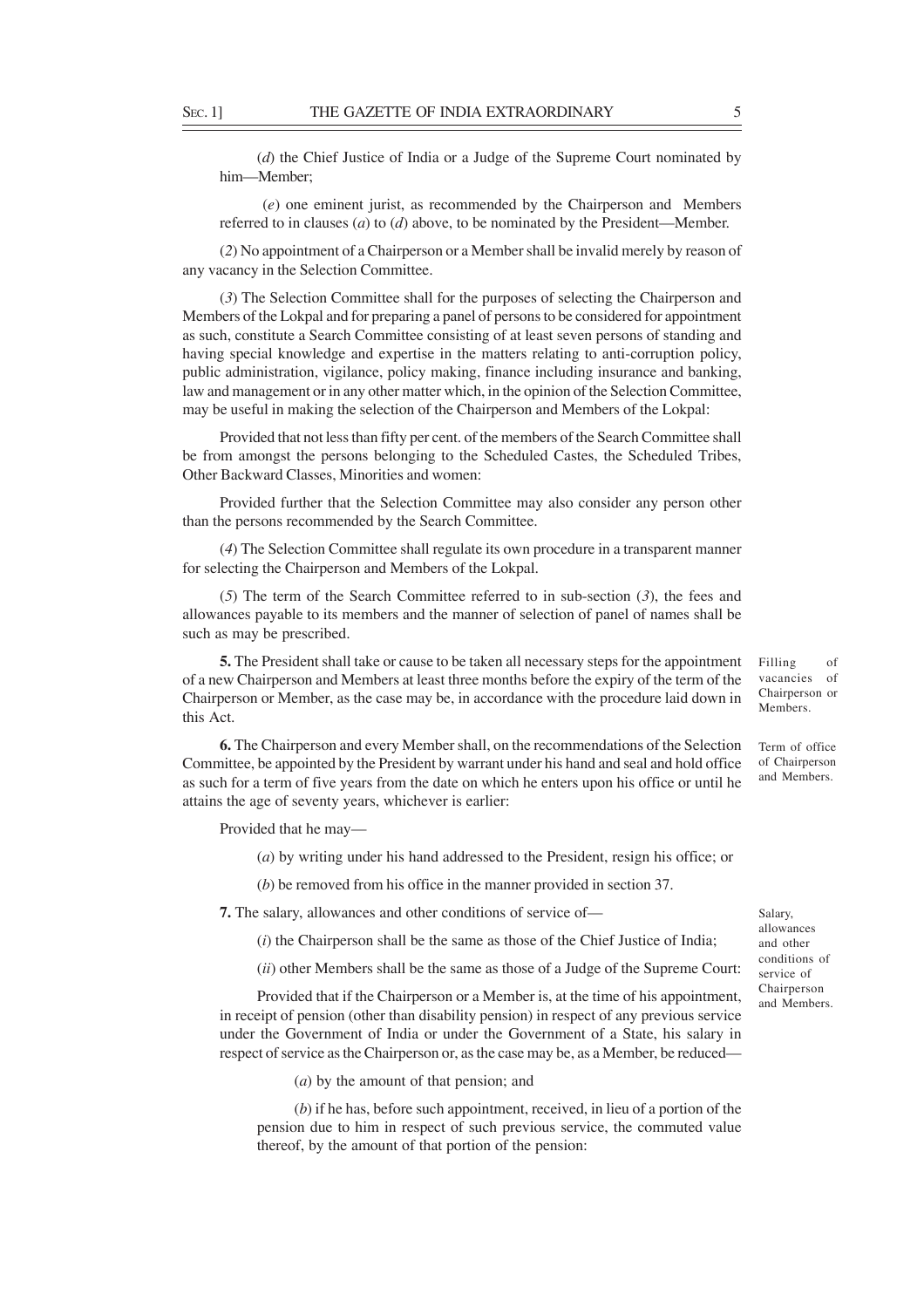for—

Restriction on employment

Chairperson and Members after ceasing to hold office.

by

Provided further that the salary, allowances and pension payable to, and other conditions of service of, the Chairperson or a Member shall not be varied to his disadvantage after his appointment.

**8.** (*1*) On ceasing to hold office, the Chairperson and every Member shall be ineligible

(*i*) reappointment as the Chairperson or a Member of the Lokpal;

(*ii*) any diplomatic assignment, appointment as administrator of a Union territory and such other assignment or appointment which is required by law to be made by the President by warrant under his hand and seal;

(*iii*) further employment to any other office of profit under the Government of India or the Government of a State;

(*iv*) contesting any election of President or Vice-President or Member of either House of Parliament or Member of either House of a State Legislature or Municipality or Panchayat within a period of five years from the date of relinquishing the post.

(*2*) Notwithstanding anything contained in sub-section (*1*), a Member shall be eligible to be appointed as a Chairperson, if his total tenure as Member and Chairperson does not exceed five years.

*Explanation*.—For the purposes of this section, it is hereby clarified that where the Member is appointed as the Chairperson, his term of office shall not be more than five years in aggregate as the Member and the Chairperson.

**9.** (*1*) In the event of occurrence of any vacancy in the office of the Chairperson by reason of his death, resignation or otherwise, the President may, by notification, authorise the senior-most Member to act as the Chairperson until the appointment of a new Chairperson to fill such vacancy.

(*2*) When the Chairperson is unable to discharge his functions owing to absence on leave or otherwise, the senior-most Member available, as the President may, by notification, authorise in this behalf, shall discharge the functions of the Chairperson until the date on which the Chairperson resumes his duties.

**10.** (*1*) There shall be a Secretary to the Lokpal in the rank of Secretary to Government of India, who shall be appointed by the Chairperson from a panel of names sent by the Central Government.

(*2*) There shall be a Director of Inquiry and a Director of Prosecution not below the rank of Additional Secretary to the Government of India or equivalent, who shall be appointed by the Chairperson from a panel of names sent by the Central Government.

(*3*) The appointment of officers and other staff of the Lokpal shall be made by the Chairperson or such Member or officer of Lokpal as the Chairperson may direct:

Provided that the President may by rule require that the appointment in respect of any post or posts as may be specified in the rule, shall be made after consultation with the Union Public Service Commission.

(*4*) Subject to the provisions of any law made by Parliament, the conditions of service of Secretary and other officers and staff of the Lokpal shall be such as may be specified by regulations made by the Lokpal for the purpose:

Provided that the regulations made under this sub-section shall, so far as they relate to salaries, allowances, leave or pensions, require the approval of the President.

Member to act as Chairperson or to discharge his functions in certain circumstances.

Secretary, other officers and staff of Lokpal.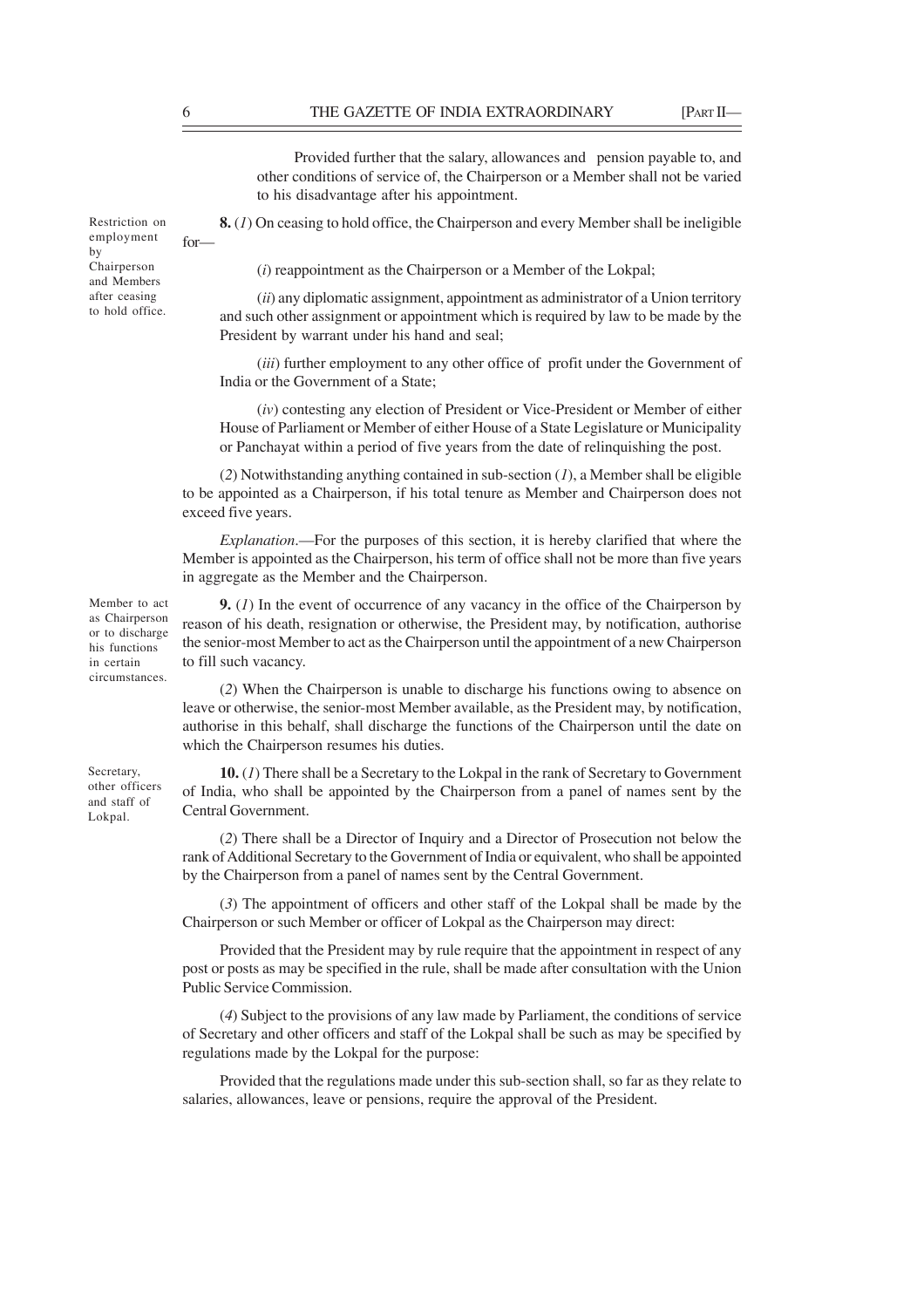49 of 1988.

49 of 1988.

2 of 1974.

## CHAPTER III

#### INQUIRY WING

**11.** (*1*) Notwithstanding anything contained in any law for the time being in force, the Lokpal shall constitute an Inquiry Wing headed by the Director of Inquiry for the purpose of conducting preliminary inquiry into any offence alleged to have been committed by a public servant punishable under the Prevention of Corruption Act, 1988:

Provided that till such time the Inquiry Wing is constituted by the Lokpal, the Central Government shall make available such number of officers and other staff from its Ministries or Departments, as may be required by the Lokpal, for conducting preliminary inquiries under this Act.

(*2*) For the purposes of assisting the Lokpal in conducting a preliminary inquiry under this Act, the officers of the Inquiry Wing not below the rank of the Under Secretary to the Government of India, shall have the same powers as are conferred upon the Inquiry Wing of the Lokpal under section 27.

#### CHAPTER IV

## PROSECUTION WING

**12.** (*1*) The Lokpal shall, by notification, constitute a Prosecution Wing headed by the Director of Prosecution for the purpose of prosecution of public servants in relation to any complaint by the Lokpal under this Act:

Provided that till such time the Prosecution Wing is constituted by the Lokpal, the Central Government shall make available such number of officers and other staff from its Ministries or Departments, as may be required by the Lokpal, for conducting prosecution under this Act.

(*2*) The Director of Prosecution shall, after having been so directed by the Lokpal, file a case in accordance with the findings of investigation report, before the Special Court and take all necessary steps in respect of the prosecution of public servants in relation to any offence punishable under the Prevention of Corruption Act, 1988.

(*3*) The case under sub-section (*2*), shall be deemed to be a report, filed on completion of investigation, referred to in section 173 of the Code of Criminal Procedure, 1973.

#### CHAPTER V

EXPENSES OF LOKPAL TO BE CHARGED ON CONSOLIDATED FUND OF INDIA

**13.** The administrative expenses of the Lokpal, including all salaries, allowances and pensions payable to or in respect of the Chairperson, Members or Secretary or other officers or staff of the Lokpal, shall be charged upon the Consolidated Fund of India and any fees or other moneys taken by the Lokpal shall form part of that Fund.

#### CHAPTER VI

## JURISDICTION IN RESPECT OF INQUIRY

**14.** (*1*) Subject to the other provisions of this Act, the Lokpal shall inquire or cause an inquiry to be conducted into any matter involved in, or arising from, or connected with, any allegation of corruption made in a complaint in respect of the following, namely:—

(*a*) any person who is or has been a Prime Minister:

Provided that the Lokpal shall not inquire into any matter involved in, or arising from, or connected with, any such allegation of corruption against the Prime Minister,—

(*i*) in so far as it relates to international relations, external and internal security, public order, atomic energy and space;

Expenses of Lokpal to be charged on Consolidated

Inquiry Wing.

Prosecution Wing.

Fund of India.

Jurisdiction of Lokpal to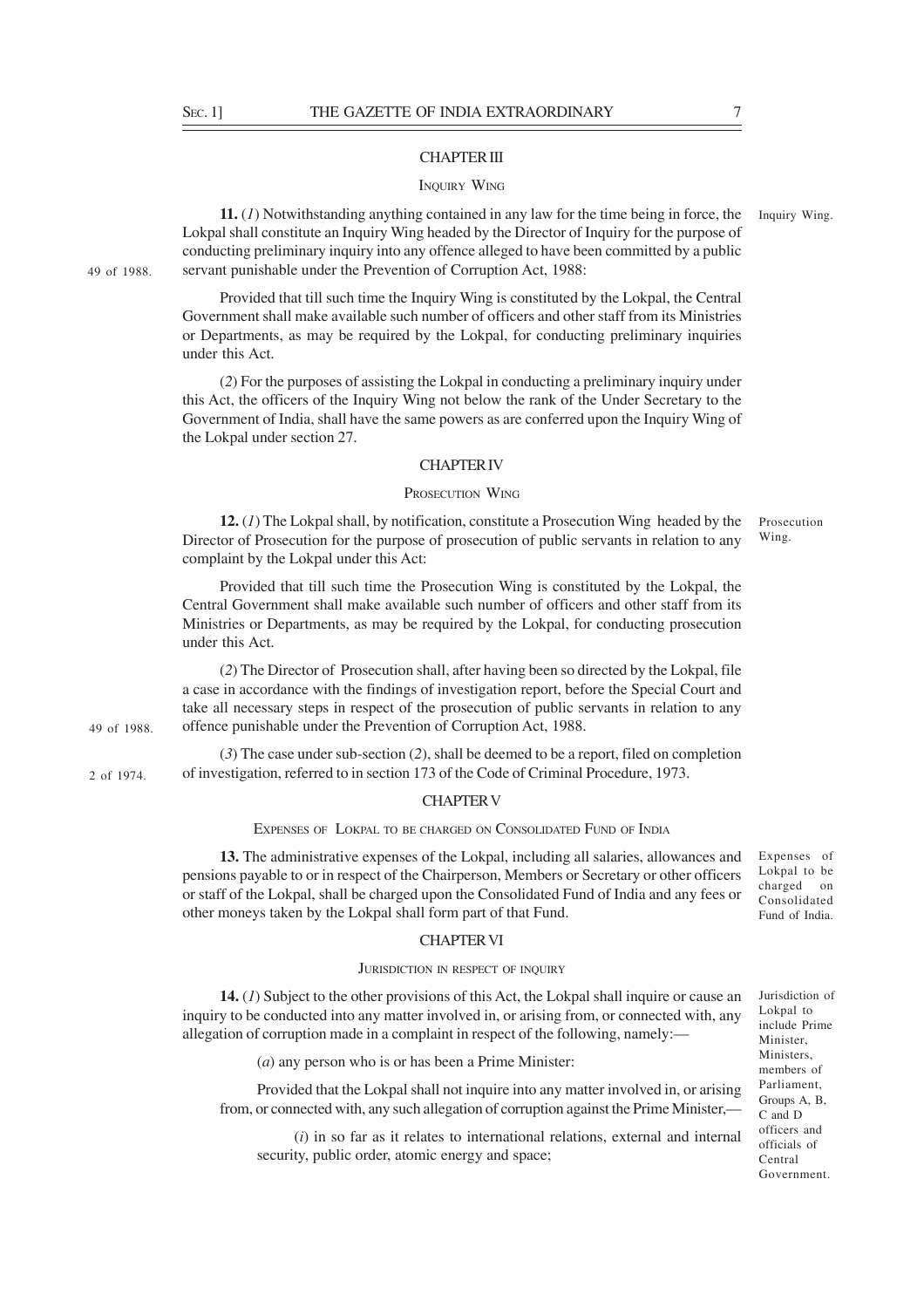(*ii*) unless a full bench of the Lokpal consisting of its Chairperson and all Members considers the initiation of inquiry and at least two-thirds of its Members approves of such inquiry:

Provided further that any such inquiry shall be held *in camera* and if the Lokpal comes to the conclusion that the complaint deserves to be dismissed, the records of the inquiry shall not be published or made available to anyone;

(*b*) any person who is or has been a Minister of the Union;

(*c*) any person who is or has been a member of either House of Parliament;

(*d*) any Group 'A' or Group 'B' officer or equivalent or above, from amongst the public servants defined in sub-clauses (*i*) and (*ii*) of clause (*c*) of section 2 of the Prevention of Corruption Act, 1988 when serving or who has served, in connection with the affairs of the Union;

(*e*) any Group 'C' or Group 'D' official or equivalent, from amongst the public servants defined in sub-clauses (*i*) and (*ii*) of clause (*c*) of section 2 of the Prevention of Corruption Act, 1988 when serving or who has served in connection with the affairs of the Union subject to the provision of sub-section (*1*) of section 20;

 (*f*) any person who is or has been a chairperson or member or officer or employee in any body or Board or corporation or authority or company or society or trust or autonomous body (by whatever name called) established by an Act of Parliament or wholly or partly financed by the Central Government or controlled by it:

Provided that in respect of such officers referred to in clause (*d*) who have served in connection with the affairs of the Union or in any body or Board or corporation or authority or company or society or trust or autonomous body referred to in clause (*e*) but are working in connection with the affairs of the State or in any body or Board or corporation or authority or company or society or trust or autonomous body (by whatever name called) established by an Act of the State Legislature or wholly or partly financed by the State Government or controlled by it, the Lokpal and the officers of its Inquiry Wing or Prosecution Wing shall have jurisdiction under this Act in respect of such officers only after obtaining the consent of the concerned State Government;

(*g*) any person who is or has been a director, manager, secretary or other officer of every other society or association of persons or trust (whether registered under any law for the time being in force or not), by whatever name called, wholly or partly financed by the Government and the annual income of which exceeds such amount as the Central Government may, by notification, specify;

(*h*) any person who is or has been a director, manager, secretary or other officer of every other society or association of persons or trust (whether registered under any law for the time being in force or not) in receipt of any donation from any foreign source under the Foreign Contribution (Regulation) Act, 2010 in excess of ten lakh rupees in a year or such higher amount as the Central Government may, by notification, specify.

*Explanation.*—For the purpose of clauses ( $f$ ) and ( $g$ ), it is hereby clarified that any entity or institution, by whatever name called, corporate, society, trust, association of persons, partnership, sole proprietorship, limited liability partnership (whether registered under any law for the time being in force or not), shall be the entities covered in those clauses:

Provided that any person referred to in this clause shall be deemed to be a public servant under clause (*c*) of section 2 of the Prevention of Corruption Act, 1988 and the provisions of that Act shall apply accordingly.

42 of 2010.

49 of 1988.

49 of 1988.

49 of 1988.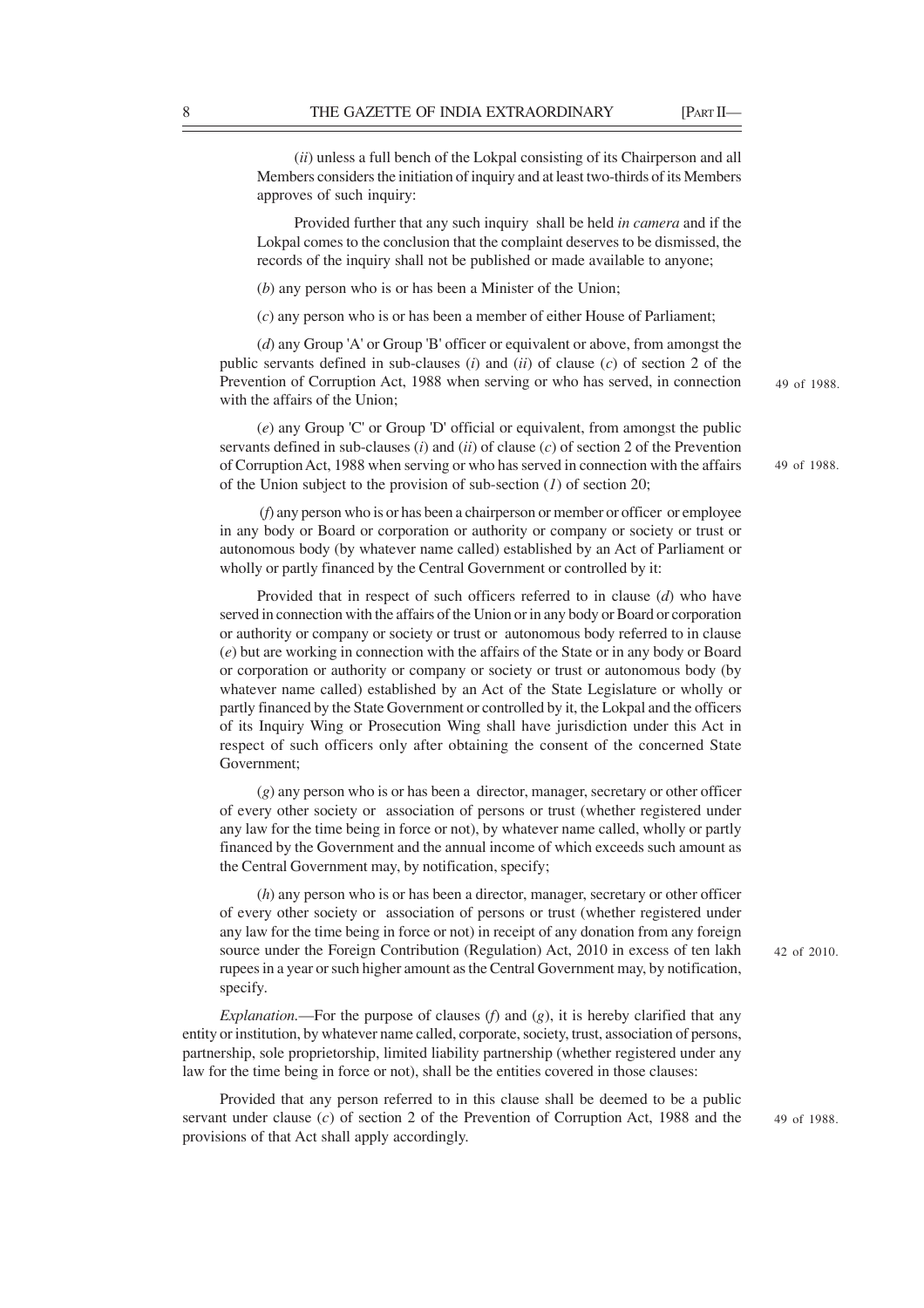(*2*) Notwithstanding anything contained in sub-section (*1*), the Lokpal shall not inquire into any matter involved in, or arising from, or connected with, any such allegation of corruption against any member of either House of Parliament in respect of anything said or a vote given by him in Parliament or any committee thereof covered under the provisions contained in clause (2) of article 105 of the Constitution.

(*3*) The Lokpal may inquire into any act or conduct of any person other than those referred to in sub-section  $(I)$ , if such person is involved in the act of abetting, bribe giving or bribe taking or conspiracy relating to any allegation of corruption under the Prevention of Corruption Act, 1988 against a person referred to in sub-section (*1*): 49 of 1988.

> Provided that no action under this section shall be taken in case of a person serving in connection with the affairs of a State, without the consent of the State Government.

(*4*) No matter in respect of which a complaint has been made to the Lokpal under this Act, shall be referred for inquiry under the Commissions of Inquiry Act, 1952. 60 of 1952.

> *Explanation.*—For the removal of doubts, it is hereby declared that a complaint under this Act shall only relate to a period during which the public servant was holding or serving in that capacity.

**15.** In case any matter or proceeding related to allegation of corruption under the Prevention of Corruption Act, 1988 has been pending before any court or committee of either House of Parliament or before any other authority prior to commencement of this Act or prior to commencement of any inquiry after the commencement of this Act, such matter or proceeding shall be continued before such court, committee or authority. 49 of 1988.

Matters pending before any court or committee or authority for inquiry not to be affected.

Constitution of benches of Lokpal.

**16.** (*1*) Subject to the provisions of this Act,—

(*a*) the jurisdiction of the Lokpal may be exercised by benches thereof;

(*b*) a bench may be constituted by the Chairperson with two or more Members as the Chairperson may deem fit;

(*c*) every bench shall ordinarily consist of at least one Judicial Member;

(*d*) where a bench consists of the Chairperson, such bench shall be presided over by the Chairperson;

(*e*) where a bench consists of a Judicial Member, and a non-Judicial Member, not being the Chairperson, such bench shall be presided over by the Judicial Member;

(*f*) the benches of the Lokpal shall ordinarily sit at New Delhi and at such other places as the Lokpal may, by regulations, specify.

(*2*) The Lokpal shall notify the areas in relation to which each bench of the Lokpal may exercise jurisdiction.

(*3*) Notwithstanding anything contained in sub-section (*2*), the Chairperson shall have the power to constitute or reconstitute benches from time to time.

(*4*) If at any stage of the hearing of any case or matter it appears to the Chairperson or a Member that the case or matter is of such nature that it ought to be heard by a bench consisting of three or more Members, the case or matter may be transferred by the Chairperson or, as the case may be, referred to him for transfer, to such bench as the Chairperson may deem fit.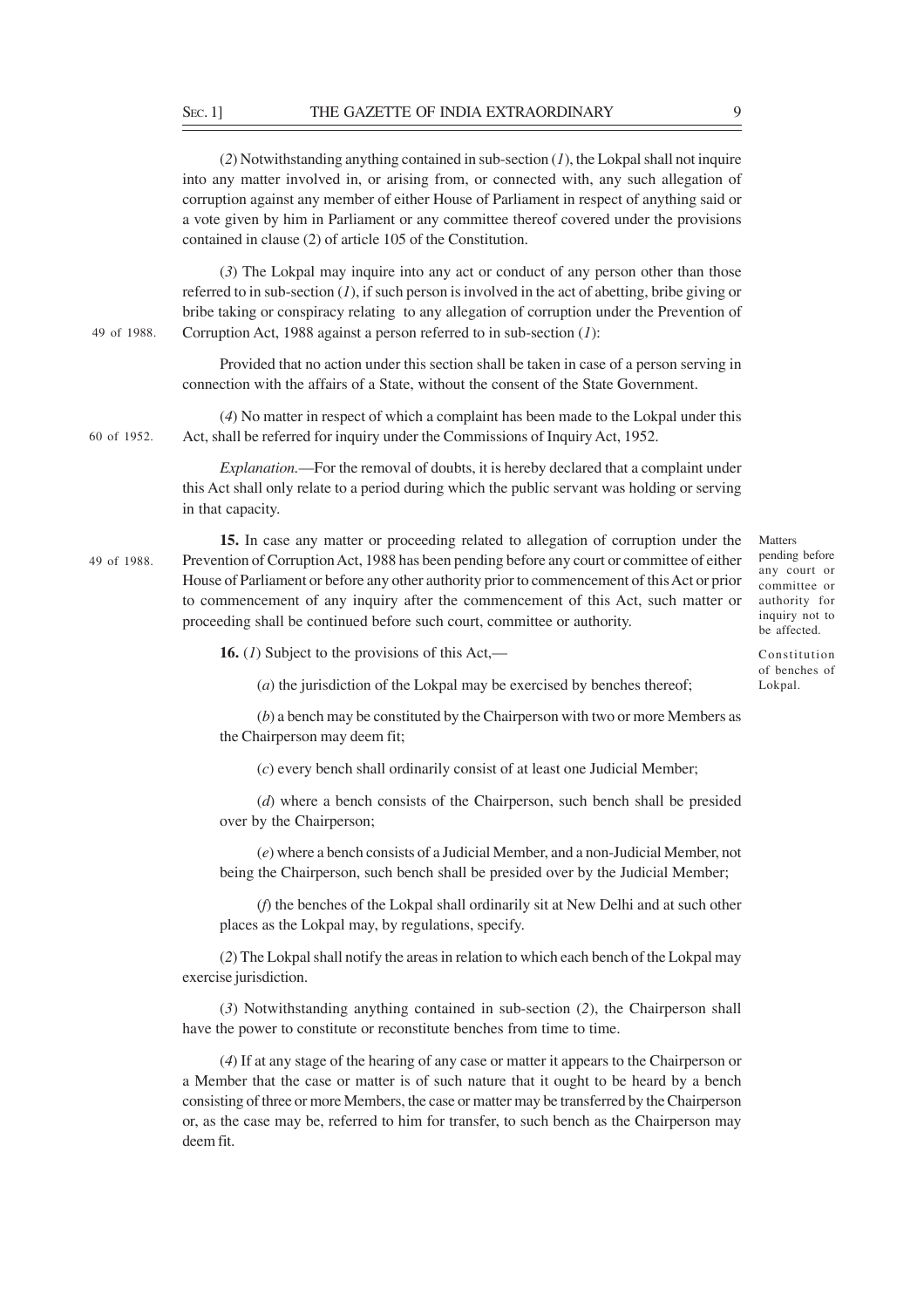Distribution of business amongst benches. Power of Chairperson to transfer cases.

Decision to be by majority.

Provisions relating to complaints and preliminary inquiry and investigation.

**17.** Where benches are constituted, the Chairperson may, from time to time, by notification, make provisions as to the distribution of the business of the Lokpal amongst the benches and also provide for the matters which may be dealt with by each bench.

**18.** On an application for transfer made by the complainant or the public servant, the Chairperson, after giving an opportunity of being heard to the complainant or the public servant, as the case may be, may transfer any case pending before one bench for disposal to any other bench.

**19.** If the Members of a bench consisting of an even number of Members differ in opinion on any point, they shall state the point or points on which they differ, and make a reference to the Chairperson who shall either hear the point or points himself or refer the case for hearing on such point or points by one or more of the other Members of the Lokpal and such point or points shall be decided according to the opinion of the majority of the Members of the Lokpal who have heard the case, including those who first heard it.

## CHAPTER VII

PROCEDURE IN RESPECT OF PRELIMINARY INQUIRY AND INVESTIGATION

**20.** (*1*) The Lokpal on receipt of a complaint, if it decides to proceed further, may order—

(*a*) preliminary inquiry against any public servant by its Inquiry Wing or any agency (including the Delhi Special Police Establishment) to ascertain whether there exists a *prima facie* case for proceeding in the matter; or

(*b*) investigation by any agency (including the Delhi Special Police Establishment) when there exists a *prima facie* case:

Provided that the Lokpal shall if it has decided to proceed with the preliminary inquiry, by a general or special order, refer the complaints or a category of complaints or a complaint received by it in respect of public servants belonging to Group A or Group B or Group C or Group D to the Central Vigilance Commission constituted under sub-section (*1*) of section 3 of the Central Vigilance Commission Act, 2003:

Provided further that the Central Vigilance Commission in respect of complaints referred to it under the first proviso, after making preliminary inquiry in respect of public servants belonging to Group A and Group B, shall submit its report to the Lokpal in accordance with the provisions contained in sub-sections (*2*) and (*4*) and in case of public servants belonging to Group C and Group D, the Commission shall proceed in accordance with the provisions of the Central Vigilance Commission Act, 2003:

Provided also that before ordering an investigation under clause (*b*), the Lokpal shall call for the explanation of the public servant so as to determine whether there exists a *prima facie* case for investigation:

Provided also that the seeking of explanation from the public servant before an investigation shall not interfere with the search and seizure, if any, required to be undertaken by any agency (including the Delhi Special Police Establishment) under this Act.

(*2*) During the preliminary inquiry referred to in sub-section (*1*), the Inquiry Wing or any agency (including the Delhi Special Police Establishment) shall conduct a preliminary inquiry and on the basis of material, information and documents collected seek the comments on the allegations made in the complaint from the public servant and the competent authority and after obtaining the comments of the concerned public servant and the competent authority, submit, within sixty days from the date of receipt of the reference, a report to the Lokpal.

(*3*) A bench consisting of not less than three Members of the Lokpal shall consider every report received under sub-section (*2*) from the Inquiry Wing or any agency (including the Delhi Special Police Establishment), and after giving an opportunity of being heard to the public servant, decide whether there exists a *prima facie* case, and proceed with one or more of the following actions, namely:—

(*a*) investigation by any agency or the Delhi Special Police Establishment, as the case may be;

(*b*) initiation of the departmental proceedings or any other appropriate action against the concerned public servants by the competent authority;

(*c*) closure of the proceedings against the public servant and to proceed against the complainant under section 46.

45 of 2003.

45 of 2003.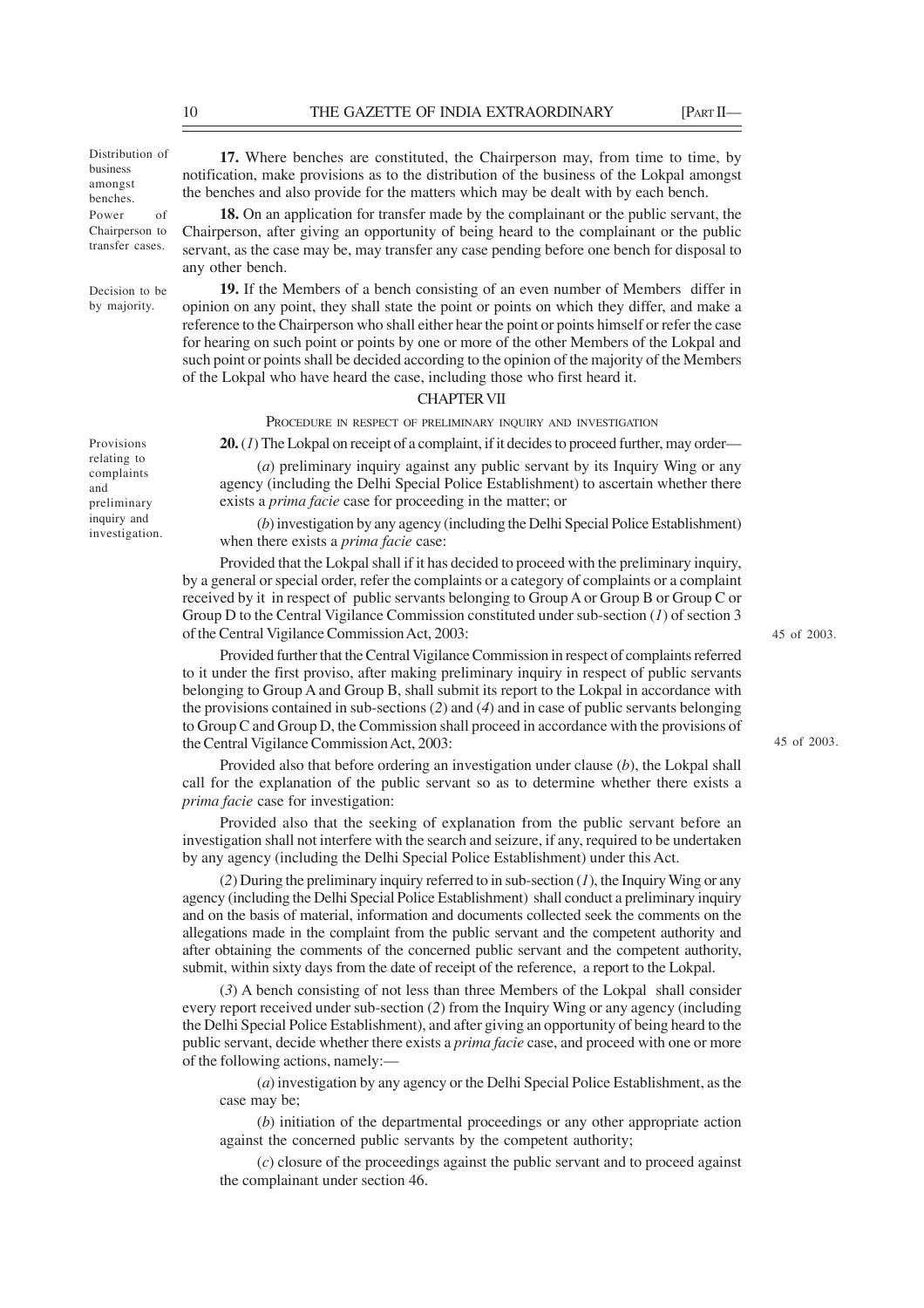(*4*) Every preliminary inquiry referred to in sub-section (*1*) shall ordinarily be completed within a period of ninety days and for reasons to be recorded in writing, within a further period of ninety days from the date of receipt of the complaint.

(*5*) In case the Lokpal decides to proceed to investigate into the complaint, it shall direct any agency (including the Delhi Special Police Establishment) to carry out the investigation as expeditiously as possible and complete the investigation within a period of six months from the date of its order:

Provided that the Lokpal may extend the said period by a further period not exceeding of six months at a time for the reasons to be recorded in writing.

(*6*) Notwithstanding anything contained in section 173 of the Code of Criminal Procedure, 1973, any agency (including the Delhi Special Police Establishment) shall, in respect of cases referred to it by the Lokpal, submit the investigation report under that section to the court having jurisdiction and forward a copy thereof to the Lokpal.

(*7*) A bench consisting of not less than three Members of the Lokpal shall consider every report received by it under sub-section (*6*) from any agency (including the Delhi Special Police Establishment) and after obtaining the comments of the competent authority and the public servant may—

(*a*) grant sanction to its Prosecution Wing or investigating agency to file chargesheet or direct the closure of report before the Special Court against the public servant;

(*b*) direct the competent authority to initiate the departmental proceedings or any other appropriate action against the concerned public servant.

(*8*) The Lokpal may, after taking a decision under sub-section (*7*) on the filing of the charge-sheet, direct its Prosecution Wing or any investigating agency (including the Delhi Special Police Establishment) to initiate prosecution in the Special Court in respect of the cases investigated by the agency.

(*9*) The Lokpal may, during the preliminary inquiry or the investigation, as the case may be, pass appropriate orders for the safe custody of the documents relevant to the preliminary inquiry or, as the case may be, investigation as it deems fit.

(*10*) The website of the Lokpal shall, from time to time and in such manner as may be specified by regulations, display to the public, the status of number of complaints pending before it or disposed of by it.

(*11*) The Lokpal may retain the original records and evidences which are likely to be required in the process of preliminary inquiry or investigation or conduct of a case by it or by the Special Court.

(*12*) Save as otherwise provided, the manner and procedure of conducting a preliminary inquiry or investigation (including such material and documents to be made available to the public servant) under this Act, shall be such as may be specified by regulations.

**21.** If, at any stage of the proceeding, the Lokpal—

(*a*) considers it necessary to inquire into the conduct of any person other than the accused; or

Persons likely to be prejudicially affected to be heard.

(*b*) is of opinion that the reputation of any person other than an accused is likely to be prejudicially affected by the preliminary inquiry,

the Lokpal shall give to that person a reasonable opportunity of being heard in the preliminary inquiry and to produce evidence in his defence, consistent with the principles of natural justice.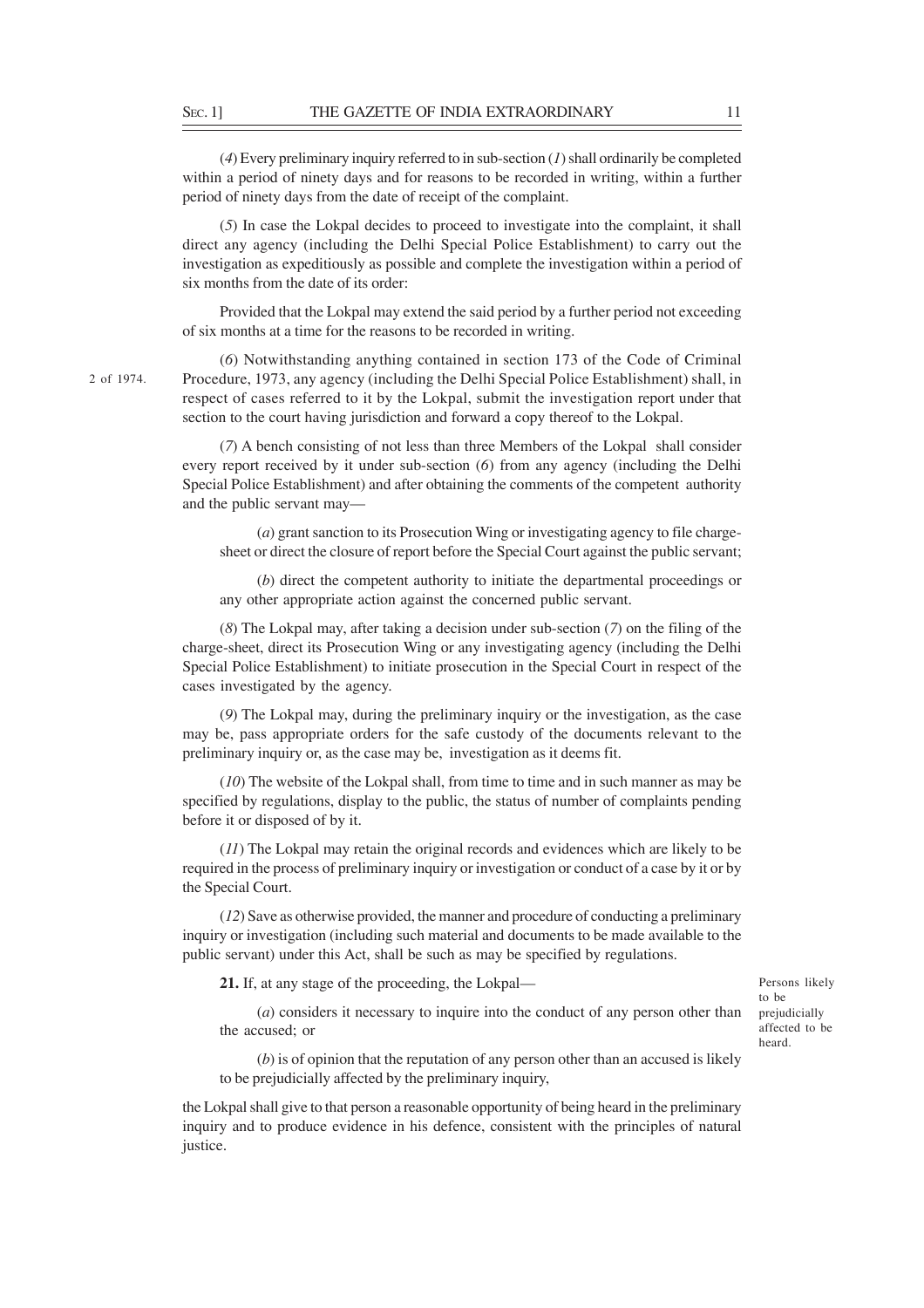Lokpal may require any public servant or any other person to furnish information, etc.

Power of Lokpal to grant sanction for initiating prosecution.

**22.** Subject to the provisions of this Act, for the purpose of any preliminary inquiry or investigation, the Lokpal or the investigating agency, as the case may be, may require any public servant or any other person who, in its opinion, is able to furnish information or produce documents relevant to such preliminary inquiry or investigation, to furnish any such information or produce any such document.

**23.** (*1*) Notwithstanding anything contained in section 197 of the Code of Criminal Procedure, 1973 or section 6A of the Delhi Special Police Establishment Act, 1946 or section 19 of the Prevention of Corruption Act, 1988, the Lokpal shall have the power to grant sanction for prosecution under clause (*a*) of sub-section (*7*) of section 20.

(*2*) No prosecution under sub-section (*1*) shall be initiated against any public servant accused of any offence alleged to have been committed by him while acting or purporting to act in the discharge of his official duty, and no court shall take cognizance of such offence except with the previous sanction of the Lokpal.

(*3*) Nothing contained in sub-sections (*1*) and (*2*) shall apply in respect of the persons holding office in pursuance of the provisions of the Constitution and in respect of which a procedure for removal of such person has been specified therein.

(*4*) The provisions contained in sub-sections (*1*), (*2*) and (*3*) shall be without prejudice to the generality of the provisions contained in article 311 and sub-clause (*c*) of clause (3) of article 320 of the Constitution.

**24.** Where, after the conclusion of the investigation, the findings of the Lokpal disclose the commission of an offence under the Prevention of Corruption Act, 1988 by a public servant referred to in clause (*a*) or clause (*b*) or clause (*c*) of sub-section (*1*) of section 14, the Lokpal may file a case in the Special Court and shall send a copy of the report together with its findings to the competent authority.

49 of 1988.

2 of 1974. 25 of 1946. 49 of 1988.

## CHAPTER VIII

## POWERS OF LOKPAL

**25.** (*1*) The Lokpal shall, notwithstanding anything contained in section 4 of the Delhi Special Police Establishment Act, 1946 and section 8 of the Central Vigilance Commission Act, 2003, have the powers of superintendence over, and to give direction to the Delhi Special Police Establishment in respect of the matters referred by the Lokpal for preliminary inquiry or investigation to the Delhi Special Police Establishment under this Act:

25 of 1946. 45 of 2003.

Provided that while exercising powers of superintendence or giving direction under this sub-section, the Lokpal shall not exercise powers in such a manner so as to require any agency (including the Delhi Special Police Establishment) to whom the investigation has been given, to investigate and dispose of any case in a particular manner.

(*2*) The Central Vigilance Commission shall send a statement, at such interval as the Lokpal may direct, to the Lokpal in respect of action taken on complaints referred to it under the second proviso to sub-section (*1*) of section 20 and on receipt of such statement, the Lokpal may issue guidelines for effective and expeditious disposal of such cases.

(*3*) Any officer of the Delhi Special Police Establishment investigating a case referred to it by the Lokpal, shall not be transferred without the approval of the Lokpal.

(*4*) The Delhi Special Police Establishment may, with the consent of the Lokpal, appoint a panel of Advocates, other than the Government Advocates, for conducting the cases referred to it by the Lokpal.

Supervisory powers of Lokpal.

Action on investigation against public servant being Prime Minister, Ministers or Members of Parliament.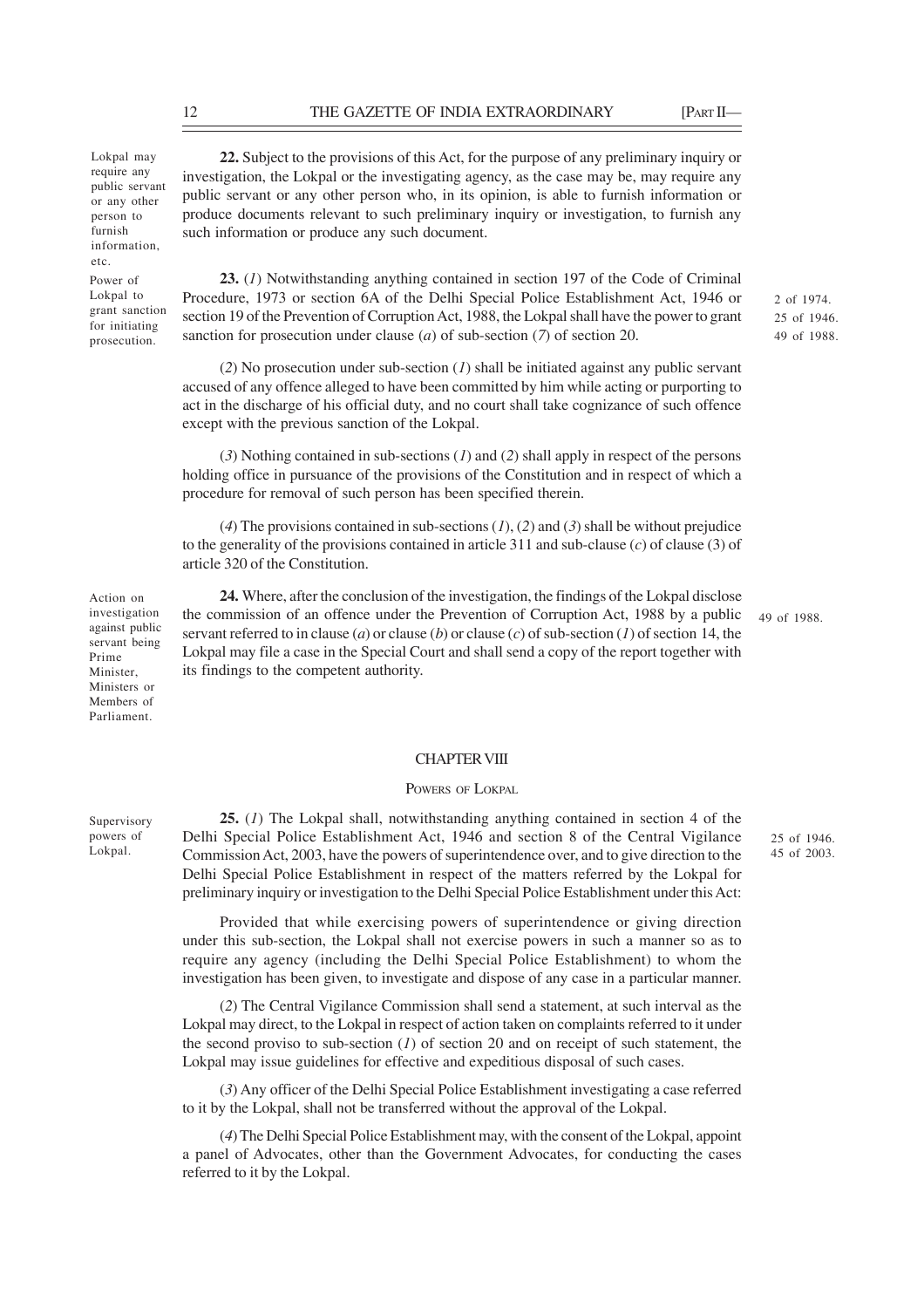(*5*) The Central Government may from time to time make available such funds as may be required by the Director of the Delhi Special Police Establishment for conducting effective investigation into the matters referred to it by the Lokpal and the Director shall be responsible for the expenditure incurred in conducting such investigation.

**26.** (*1*) If the Lokpal has reason to believe that any document which, in its opinion, shall be useful for, or relevant to, any investigation under this Act, are secreted in any place, it may authorise any agency (including the Delhi Special Police Establishment) to whom the investigation has been given to search for and to seize such documents.

(*2*) If the Lokpal is satisfied that any document seized under sub-section (*1*) may be used as evidence for the purpose of any investigation under this Act and that it shall be necessary to retain the document in its custody or in the custody of such officer as may be authorised, it may so retain or direct such authorised officer to retain such document till the completion of such investigation:

 Provided that where any document is required to be returned, the Lokpal or the authorised officer may return the same after retaining copies of such document duly authenticated.

**27.** (*1*) Subject to the provisions of this section, for the purpose of any preliminary inquiry, the Inquiry Wing of the Lokpal shall have all the powers of a civil court, under the Code of Civil Procedure, 1908, while trying a suit in respect of the following matters, namely:—

(*i*) summoning and enforcing the attendance of any person and examining him on oath;

(*ii*) requiring the discovery and production of any document;

(*iii*) receiving evidence on affidavits;

(*iv*) requisitioning any public record or copy thereof from any court or office;

(*v*) issuing commissions for the examination of witnesses or documents:

Provided that such commission, in case of a witness, shall be issued only where the witness, in the opinion of the Lokpal, is not in a position to attend the proceeding before the Lokpal; and

(*vi*) such other matters as may be prescribed.

(*2*) Any proceeding before the Lokpal shall be deemed to be a judicial proceeding within the meaning of section 193 of the Indian Penal Code.

**28.** (*1*) The Lokpal may, for the purpose of conducting any preliminary inquiry or investigation, utilise the services of any officer or organisation or investigating agency of the Central Government or any State Government, as the case may be.

(*2*) For the purpose of preliminary inquiry or investigating into any matter pertaining to such inquiry or investigation, any officer or organisation or agency whose services are utilised under sub-section (*1*) may, subject to the superintendence and direction of the Lokpal,—

(*a*) summon and enforce the attendance of any person and examine him;

(*b*) require the discovery and production of any document; and

(*c*) requisition any public record or copy thereof from any office.

(*3*) The officer or organisation or agency whose services are utilised under sub-section (*2*) shall inquire or, as the case may be, investigate into any matter pertaining to the preliminary inquiry or investigation and submit a report thereon to the Lokpal within such period as may be specified by it in this behalf.

**29.** (*1*) Where the Lokpal or any officer authorised by it in this behalf, has reason to believe, the reason for such belief to be recorded in writing, on the basis of material in his possession, that—

(*a*) any person is in possession of any proceeds of corruption;

Power of Lokpal to utilise services of officers of Central or State Government.

5 of 1908.

Lokpal to have powers of civil court in certain cases.

Provisional attachment of assets.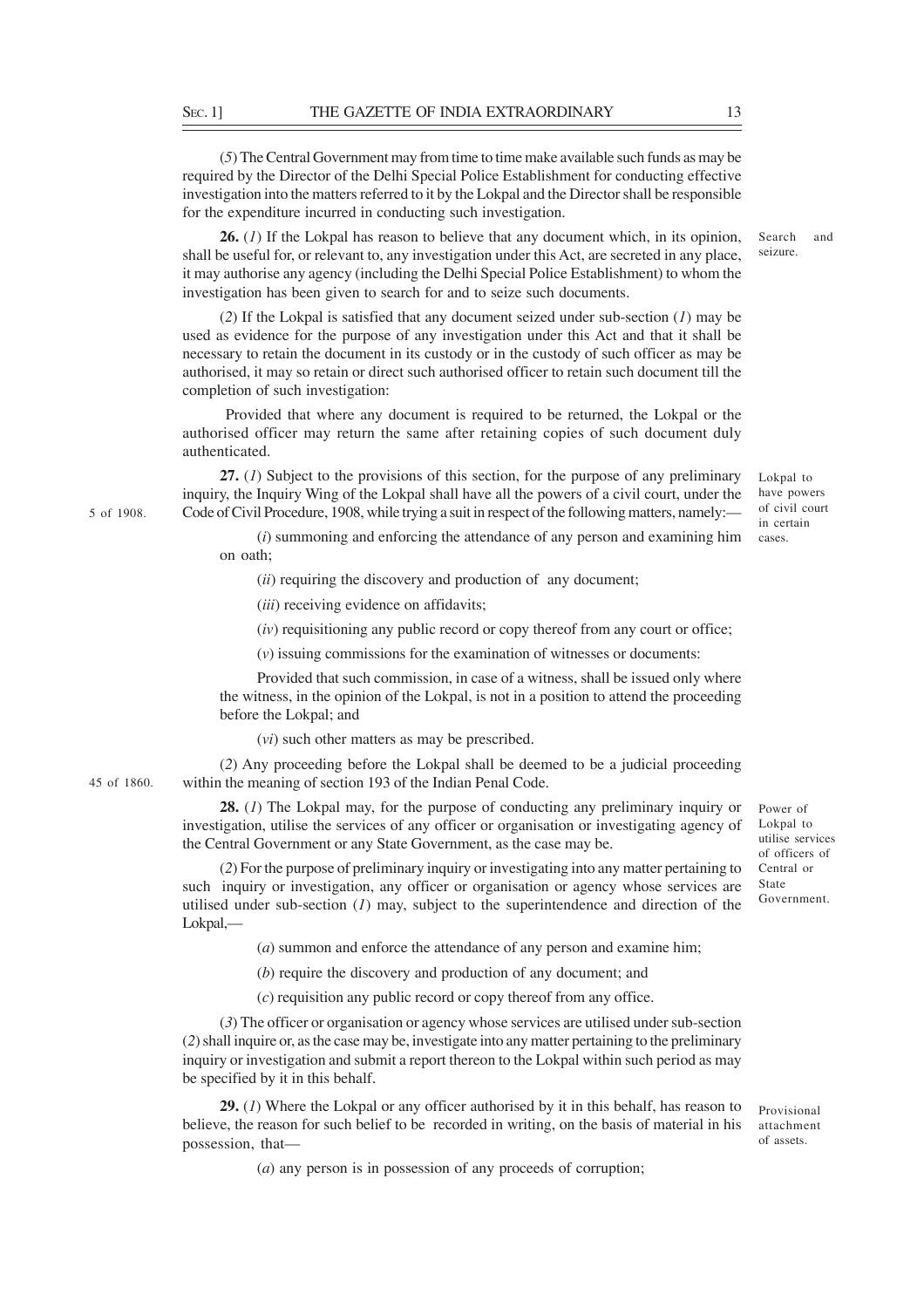(*b*) such person is accused of having committed an offence relating to corruption; and

(*c*) such proceeds of offence are likely to be concealed, transferred or dealt with in any manner which may result in frustrating any proceedings relating to confiscation of such proceeds of offence,

the Lokpal or the authorised officer may, by order in writing, provisionally attach such property for a period not exceeding ninety days from the date of the order, in the manner provided in the Second Schedule to the Income-tax Act, 1961 and the Lokpal and the officer shall be deemed to be an officer under sub-rule (*e*) of rule 1 of that Schedule.

(*2*) The Lokpal or the officer authorised in this behalf shall, immediately after attachment under sub-section (*1*), forward a copy of the order, along with the material in his possession, referred to in that sub-section, to the Special Court, in a sealed envelope, in the manner as may be prescribed and such Court may extend the order of attachment and keep such material for such period as the Court may deem fit.

(*3*) Every order of attachment made under sub-section (*1*) shall cease to have effect after the expiry of the period specified in that sub-section or after the expiry of the period as directed by the Special Court under sub-section (*2*).

(*4*) Nothing in this section shall prevent the person interested in the enjoyment of the immovable property attached under sub-section (*1*) or sub-section (*2*), from such enjoyment.

*Explanation.*—For the purposes of this sub-section, "person interested", in relation to any immovable property, includes all persons claiming or entitled to claim any interest in the property.

Confirmation of attachment of assets.

**30.** (*1*) The Lokpal, when it provisionally attaches any property under sub-section (*1*) of section 29 shall, within a period of thirty days of such attachment, direct its Prosecution Wing to file an application stating the facts of such attachment before the Special Court and make a prayer for confirmation of attachment of the property till completion of the proceedings against the public servant in the Special Court.

(*2*) The Special Court may, if it is of the opinion that the property provisionally attached had been acquired through corrupt means, make an order for confirmation of attachment of such property till the completion of the proceedings against the public servant in the Special Court.

(*3*) If the public servant is subsequently acquitted of the charges framed against him, the property, subject to the orders of the Special Court, shall be restored to the concerned public servant along with benefits from such property as might have accrued during the period of attachment.

(*4*) If the public servant is subsequently convicted of the charges of corruption, the proceeds relatable to the offence under the Prevention of Corruption Act, 1988 shall be confiscated and vest in the Central Government free from any encumbrance or leasehold interest excluding any debt due to any bank or financial institution.

*Explanation.*—For the purposes of this sub-section, the expressions "bank", "debt" and "financial institution" shall have the meanings respectively assigned to them in clauses (*d*), (*g*) and (*h*) of section 2 of the Recovery of Debts Due to Banks and Financial Institutions Act, 1993.

Confiscation of assets, proceeds, receipts and benefits arisen or procured by means of corruption in special circumstances.

**31.** (*1*) Without prejudice to the provisions of sections 29 and 30, where the Special Court, on the basis of *prima facie* evidence, has reason to believe or is satisfied that the assets, proceeds, receipts and benefits, by whatever name called, have arisen or procured by means of corruption by the public servant, it may authorise the confiscation of such assets, proceeds, receipts and benefits till his acquittal.

(*2*) Where an order of confiscation made under sub-section (*1*) is modified or annulled by the High Court or where the public servant is acquitted by the Special Court, the assets, proceeds, receipts and benefits, confiscated under sub-section (*1*) shall be returned to such 49 of 1988.

51 of 1993.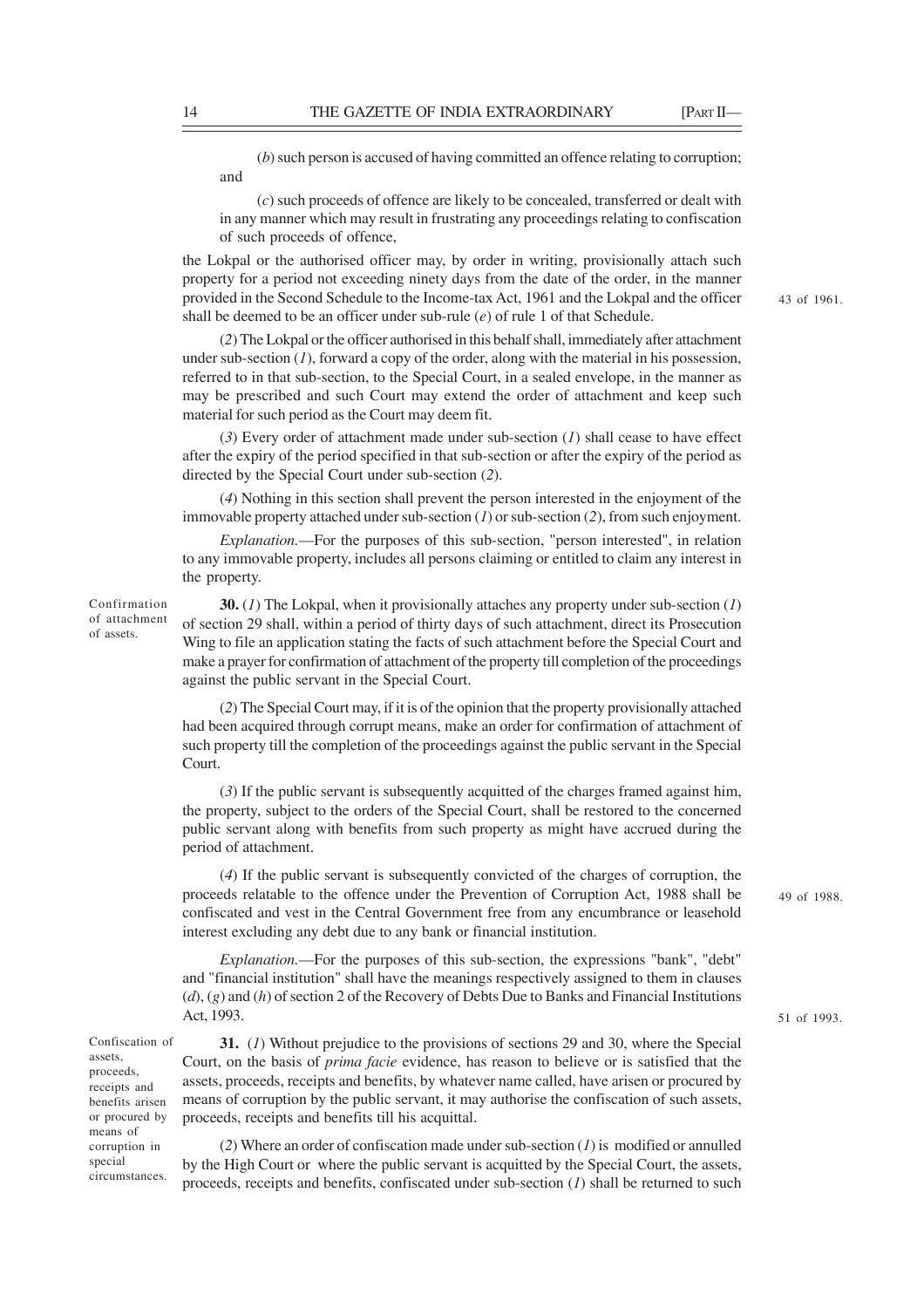public servant, and in case it is not possible for any reason to return the assets, proceeds, receipts and benefits, such public servant shall be paid the price thereof including the money so confiscated with interest at the rate of five per cent. per annum thereon calculated from the date of confiscation.

**32.** (*1*) Where the Lokpal, while making a preliminary inquiry into allegations of corruption, is *prima facie* satisfied, on the basis of evidence available,-

(*i*) that the continuance of the public servant referred to in clause (*d*) or clause (*e*) or clause (*f*) of sub-section (*1*) of section 14 in his post while conducting the preliminary inquiry is likely to affect such preliminary inquiry adversely; or

(*ii*) such public servant is likely to destroy or in any way tamper with the evidence or influence witnesses,

then, the Lokpal may recommend to the Central Government for transfer or suspension of such public servant from the post held by him till such period as may be specified in the order.

(*2*) The Central Government shall ordinarily accept the recommendation of the Lokpal made under sub-section  $(I)$ , except for the reasons to be recorded in writing in a case where it is not feasible to do so for administrative reasons.

**33.** The Lokpal may, in the discharge of its functions under this Act, issue appropriate directions to a public servant entrusted with the preparation or custody of any document or record—

(*a*) to protect such document or record from destruction or damage; or

(*b*) to prevent the public servant from altering or secreting such document or record; or

(*c*) to prevent the public servant from transferring or alienating any assets allegedly acquired by him through corrupt means.

**34.** The Lokpal may, by general or special order in writing, and subject to such conditions and limitations as may be specified therein, direct that any administrative or financial power conferred on it may also be exercised or discharged by such of its Members or officers or employees as may be specified in the order.

### CHAPTER IX

## SPECIAL COURTS

**35.** (*1*) The Central Government shall constitute such number of Special Courts, as recommended by the Lokpal, to hear and decide the cases arising out of the Prevention of Corruption Act, 1988 or under this Act.

(*2*) The Special Courts constituted under sub-section (*1*) shall ensure completion of each trial within a period of one year from the date of filing of the case in the Court:

Provided that in case the trial cannot be completed within a period of one year, the Special Court shall record reasons therefor and complete the trial within a further period of not more than three months or such further periods not exceeding three months each, for reasons to be recorded in writing before the end of each such three months period, but not exceeding a total period of two years.

2 of 1974.

49 of 1988.

**36.** (*1*) Notwithstanding anything contained in this Act or the Code of Criminal Procedure, 1973 if, in the course of an preliminary inquiry or investigation into an offence or other proceeding under this Act, an application is made to a Special Court by an officer of the Lokpal authorised in this behalf that any evidence is required in connection with the preliminary inquiry or investigation into an offence or proceeding under this Act and he is of the opinion that such evidence may be available in any place in a contracting State, and the Special Court, on being satisfied that such evidence is required in connection with the preliminary

Lokpal to recommend transfer or suspension of public servant connected with allegation of corruption.

Power of

Power of Lokpal to give directions to prevent destruction of records during preliminary inquiry.

Power to delegate.

Special Courts to be constituted by Central Government.

Letter of request to a contracting State in certain cases.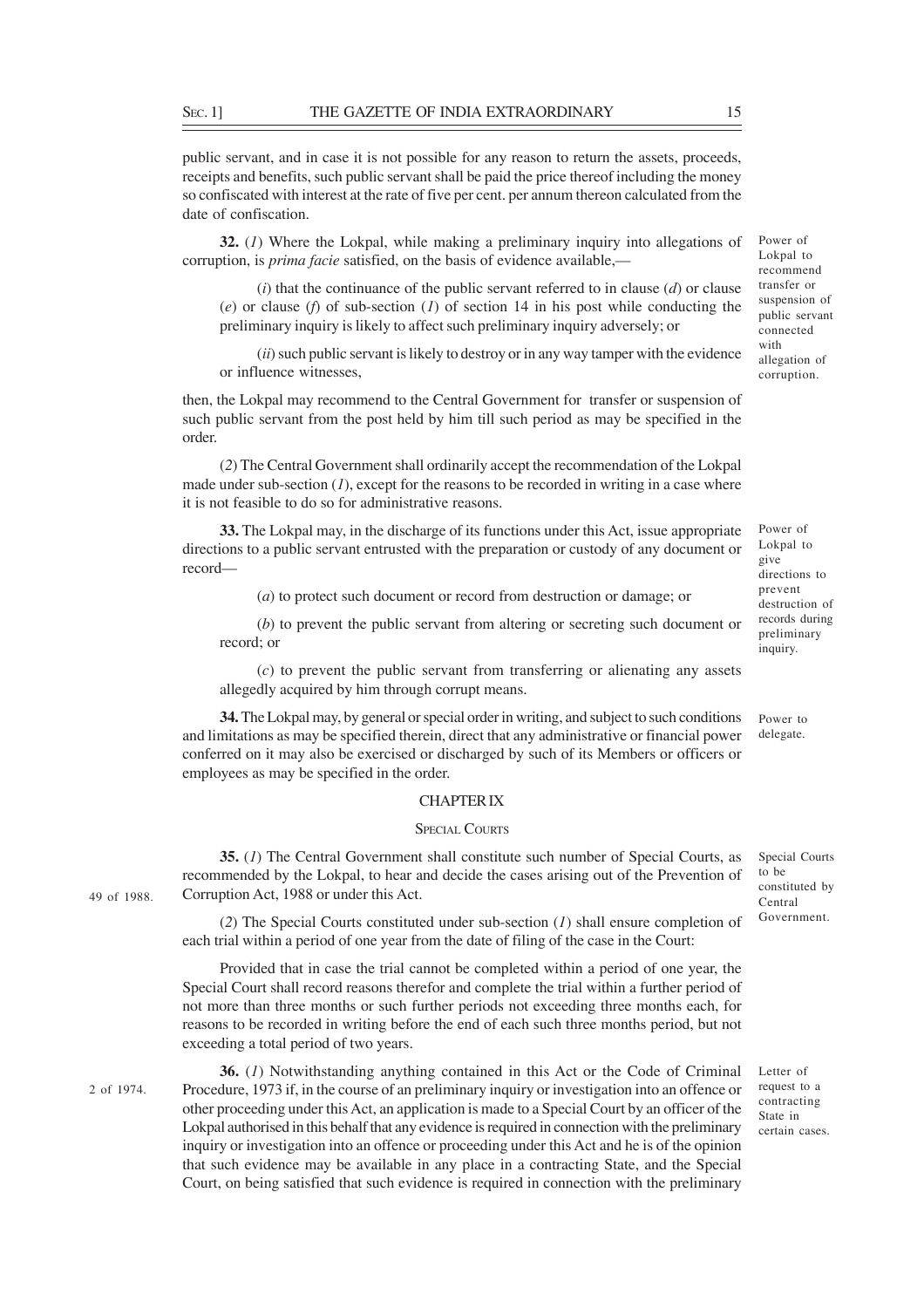inquiry or investigation into an offence or proceeding under this Act, may issue a letter of request to a court or an authority in the contracting State competent to deal with such request to—

(*i*) examine the facts and circumstances of the case;

(*ii*) take such steps as the Special Court may specify in such letter of request; and

(*iii*) forward all the evidence so taken or collected to the Special Court issuing such letter of request.

(*2*) The letter of request shall be transmitted in such manner as the Central Government may prescribe in this behalf.

(*3*) Every statement recorded or document or thing received under sub-section (*1*) shall be deemed to be evidence collected during the course of the preliminary inquiry or investigation.

## CHAPTER X

COMPLAINTS AGAINST CHAIRPERSON, MEMBERS AND OFFICIALS OF LOKPAL

**37.** (*1*) The Lokpal shall not inquire into any complaint made against the Chairperson or any Member.

(*2*) Subject to the provisions of sub-section (*4*), the Chairperson or any Member shall be removed from his office by order of the President on grounds of misbehaviour after the Supreme Court, on a reference being made to it by the President on a petition signed by at least one hundred Members of Parliament has, on an inquiry held in accordance with the procedure prescribed in that behalf, reported that the Chairperson or such Member, as the case may be, ought to be removed on such ground.

(*3*) The President may suspend from office the Chairperson or any Member in respect of whom a reference has been made to the Supreme Court under sub-section (*2*), on receipt of the recommendation or interim order made by the Supreme Court in this regard until the President has passed orders on receipt of the final report of the Supreme Court on such reference.

(*4*) Notwithstanding anything contained in sub-section (*2*), the President may, by order, remove from the office, the Chairperson or any Member if the Chairperson or such Member, as the case may be,—

(*a*) is adjudged an insolvent; or

(*b*) engages, during his term of office, in any paid employment outside the duties of his office; or

(*c*) is, in the opinion of the President, unfit to continue in office by reason of infirmity of mind or body.

(*5*) If the Chairperson or any Member is, or becomes, in any way concerned or interested in any contract or agreement made by or on behalf of the Government of India or the Government of a State or participates in any way in the profit thereof or in any benefit or emolument arising therefrom otherwise than as a member and in common with the other members of an incorporated company, he shall, for the purposes of sub-section (*2*), be deemed to be guilty of misbehaviour.

Removal and suspension of Chairperson and Members of Lokpal.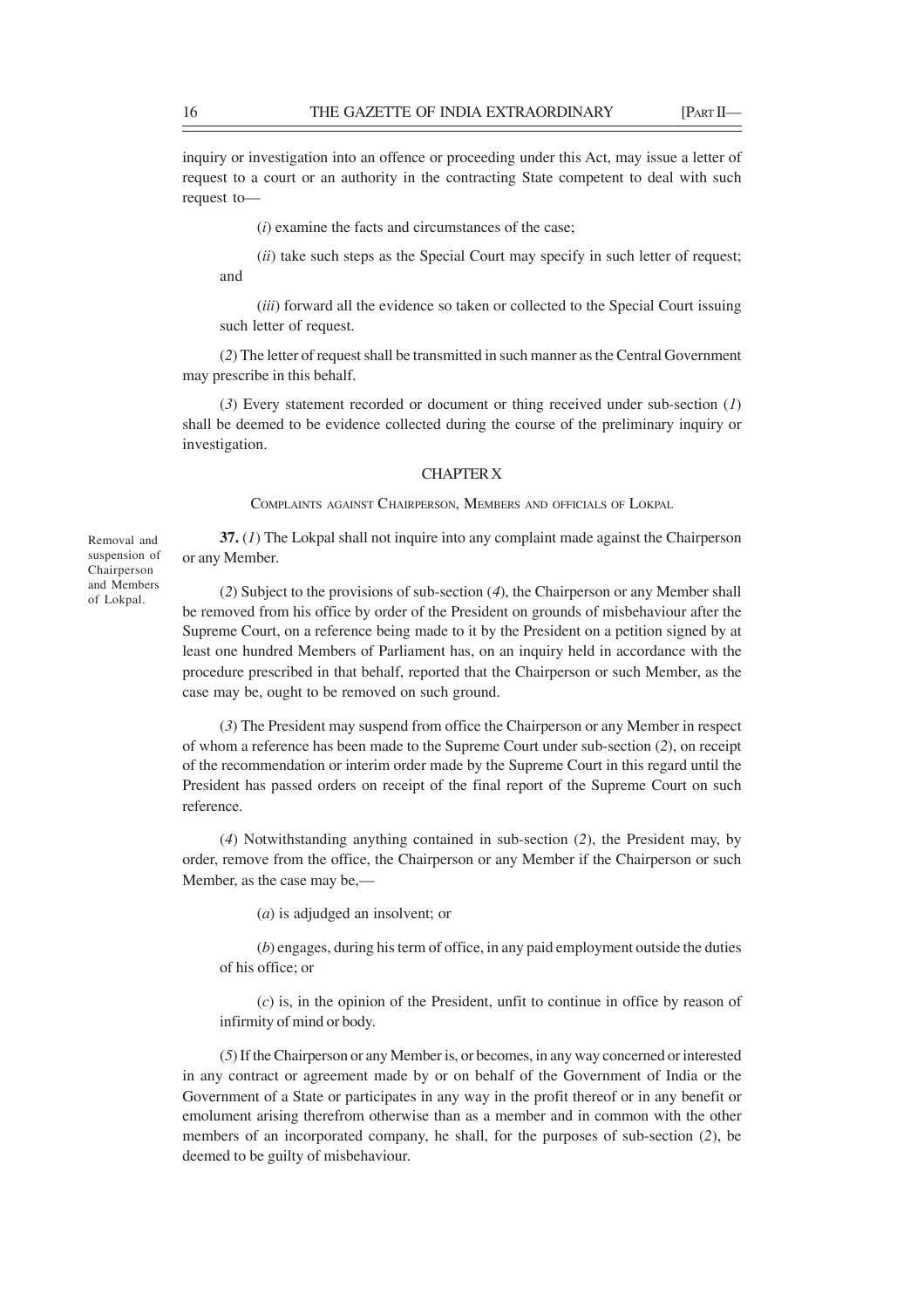**38.** (*1*) Every complaint of allegation or wrongdoing made against any officer or employee or agency (including the Delhi Special Police Establishment), under or associated with the Lokpal for an offence punishable under the Prevention of Corruption Act, 1988 shall be dealt Lokpal. 49 of 1988. with in accordance with the provisions of this section.

Complaints against officials of

 (*2*) The Lokpal shall complete the inquiry into the complaint or allegation made within a period of thirty days from the date of its receipt.

 (*3*) While making an inquiry into the complaint against any officer or employee of the Lokpal or agency engaged or associated with the Lokpal, if it is *prima facie* satisfied on the basis of evidence available, that—

(*a*) continuance of such officer or employee of the Lokpal or agency engaged or associated in his post while conducting the inquiry is likely to affect such inquiry adversely; or

(*b*) an officer or employee of the Lokpal or agency engaged or associated is likely to destroy or in any way tamper with the evidence or influence witnesses,

then, the Lokpal may, by order, suspend such officer or employee of the Lokpal or divest such agency engaged or associated with the Lokpal of all powers and responsibilities hereto before exercised by it .

(*4*) On the completion of the inquiry, if the Lokpal is satisfied that there is *prima facie* evidence of the commission of an offence under the Prevention of Corruption Act, 1988 or of any wrongdoing, it shall, within a period of fifteen days of the completion of such inquiry, order to prosecute such officer or employee of the Lokpal or such officer, employee, agency engaged or associated with the Lokpal and initiate disciplinary proceedings against the official concerned:

Provided that no such order shall be passed without giving such officer or employee of the Lokpal, such officer, employee, agency engaged or associated, a reasonable opportunity of being heard.

## CHAPTER XI

## ASSESSMENT OF LOSS AND RECOVERY THEREOF BY SPECIAL COURT

49 of 1988.

49 of 1988.

**39.** If any public servant is convicted of an offence under the Prevention of Corruption Act, 1988 by the Special Court, notwithstanding and without prejudice to any law for the time being in force, it may make an assessment of loss, if any, caused to the public exchequer on account of the actions or decisions of such public servant not taken in good faith and for which he stands convicted, and may order recovery of such loss, if possible or quantifiable, from such public servant so convicted:

Provided that if the Special Court, for reasons to be recorded in writing, comes to the conclusion that the loss caused was pursuant to a conspiracy with the beneficiary or beneficiaries of actions or decisions of the public servant so convicted, then such loss may, if assessed and quantifiable under this section, also be recovered from such beneficiary or beneficiaries proportionately.

## CHAPTER XII

## FINANCE, ACCOUNTS AND AUDIT

**40.** The Lokpal shall prepare, in such form and at such time in each financial year as may be prescribed, its budget for the next financial year, showing the estimated receipts and expenditure of the Lokpal and forward the same to the Central Government for information.

**41.** The Central Government may, after due appropriation made by Parliament by law in this behalf, make to the Lokpal grants of such sums of money as are required to be paid for the salaries and allowances payable to the Chairperson and Members and the administrative expenses, including the salaries and allowances and pension payable to or in respect of officers and other employees of the Lokpal.

Assessment of loss and recovery thereof by Special Court.

Budget.

Grants by Central Government.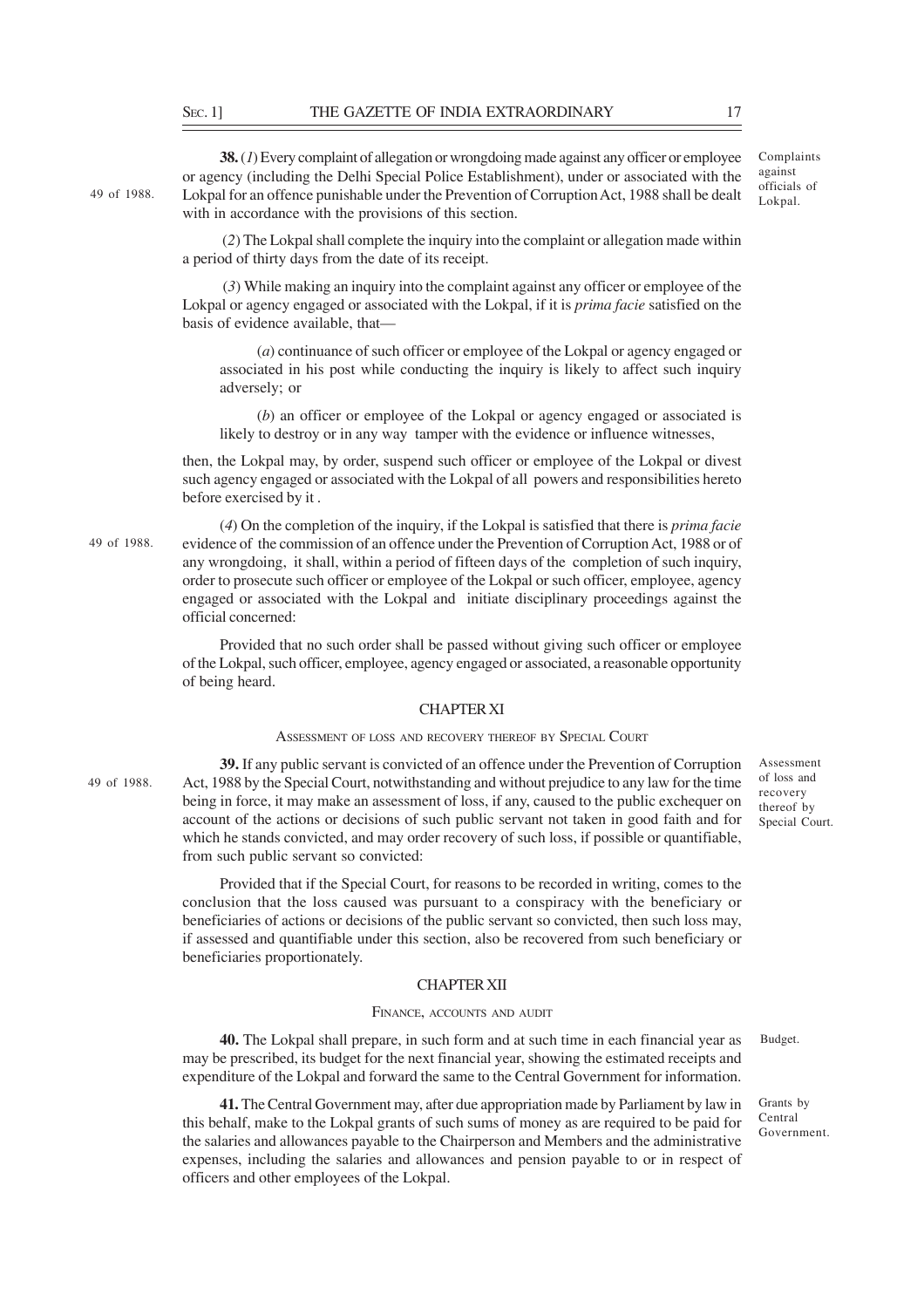Annual statement of accounts.

**42.** (*1*) The Lokpal shall maintain proper accounts and other relevant records and prepare an annual statement of accounts in such form as may be prescribed by the Central Government in consultation with the Comptroller and Auditor-General of India.

(*2*) The accounts of the Lokpal shall be audited by the Comptroller and Auditor-General of India at such intervals as may be specified by him.

(*3*) The Comptroller and Auditor-General of India or any person appointed by him in connection with the audit of the accounts of the Lokpal under this Act shall have the same rights, privileges and authority in connection with such audit, as the Comptroller and Auditor-General of India generally has, in connection with the audit of the Government accounts and, in particular, shall have the right to demand the production of books, accounts, connected vouchers and other documents and papers and to inspect any of the offices of the Lokpal.

(*4*) The accounts of the Lokpal, as certified by the Comptroller and Auditor-General of India or any other person appointed by him in this behalf, together with the audit report thereon, shall be forwarded annually to the Central Government and the Central Government shall cause the same to be laid before each House of Parliament.

Furnishing of returns, etc., to Central Government.

**43.** The Lokpal shall furnish to the Central Government, at such time and in such form and manner as may be prescribed or as the Central Government may request, such returns and statements and such particulars in regard to any matter under the jurisdiction of the Lokpal, as the Central Government may, from time to time, require.

## CHAPTER XIII

## DECLARATION OF ASSETS

Declaration of assets.

**44.** (*1*) Every public servant shall make a declaration of his assets and liabilities in the manner as provided by or under this Act.

(*2*) A public servant shall, within a period of thirty days from the date on which he makes and subscribes an oath or affirmation to enter upon his office, furnish to the competent authority the information relating to—

(*a*) the assets of which he, his spouse and his dependent children are, jointly or severally, owners or beneficiaries;

(*b*) his liabilities and that of his spouse and his dependent children.

(*3*) A public servant holding his office as such, at the time of the commencement of this Act, shall furnish information relating to such assets and liabilities, as referred to in subsection (*2*), to the competent authority within thirty days of the coming into force of this Act.

(*4*) Every public servant shall file with the competent authority, on or before the 31st July of every year, an annual return of such assets and liabilities, as referred to in sub-section (*2*), as on the 31st March of that year.

(*5*) The information under sub-section (*2*) or sub-section (*3*) and annual return under sub-section (*4*) shall be furnished to the competent authority in such form and in such manner as may be prescribed.

(*6*) The competent authority in respect of each Ministry or Department shall ensure that all such statements are published on the website of such Ministry or Department by 31st August of that year.

*Explanation.*—For the purposes of this section, "dependent children" means sons and daughters who have no separate means of earning and are wholly dependent on the public servant for their livelihood.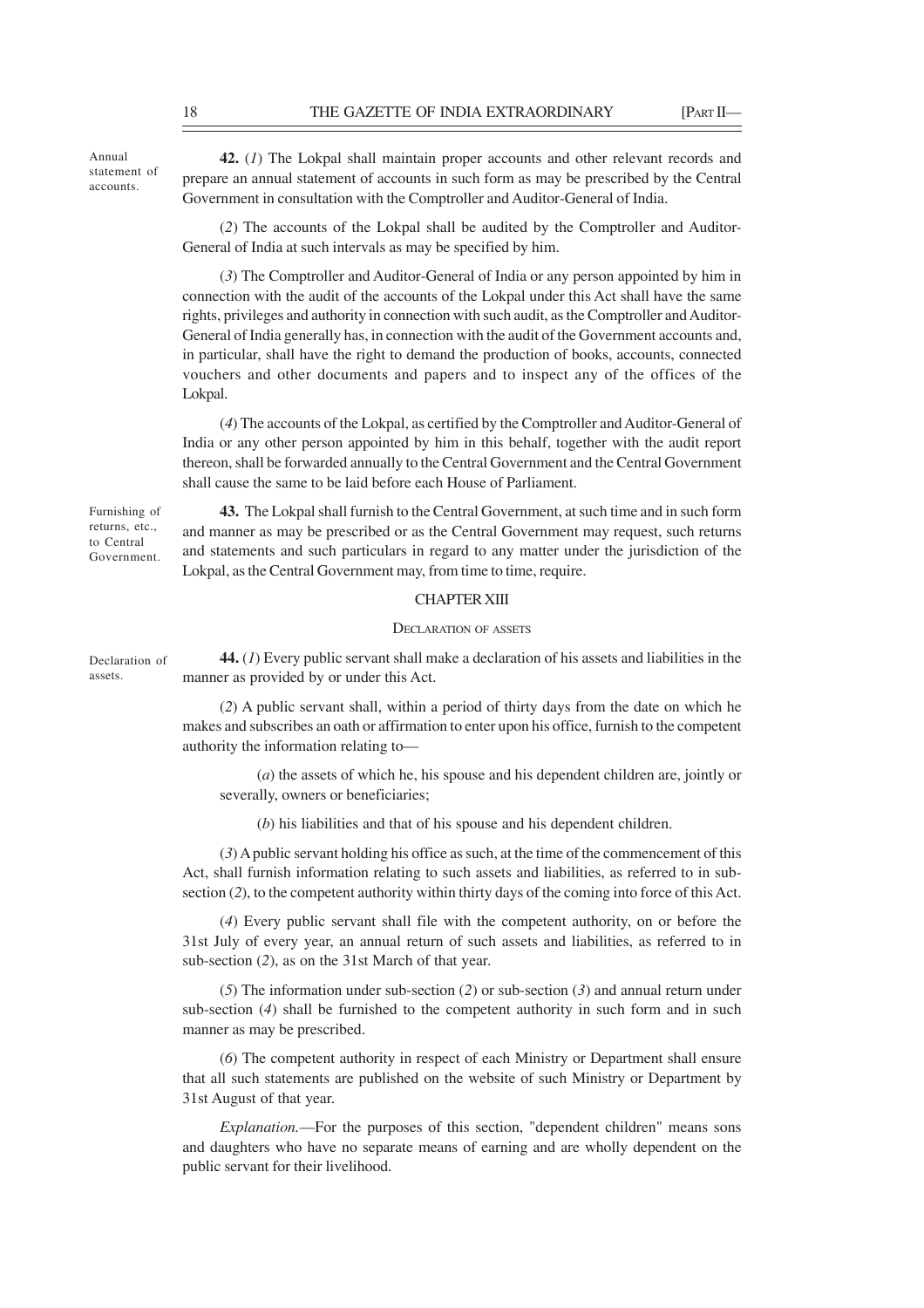**45.** If any public servant wilfully or for reasons which are not justifiable, fails to—

(*a*) to declare his assets; or

(*b*) gives misleading information in respect of such assets and is found to be in possession of assets not disclosed or in respect of which misleading information was furnished,

then, such assets shall, unless otherwise proved, be presumed to belong to the public servant and shall be presumed to be assets acquired by corrupt means:

Provided that the competent authority may condone or exempt the public servant from furnishing information in respect of assets not exceeding such minimum value as may be prescribed.

## CHAPTER XIV

#### OFFENCES AND PENALTIES

**46.** (*1*) Notwithstanding anything contained in this Act, whoever makes any false and frivolous or vexatious complaint under this Act shall, on conviction, be punished with imprisonment for a term which may extend to one year and with fine which may extend to one lakh rupees.

(*2*) No Court, except a Special Court, shall take cognizance of an offence under subsection (*1*).

(*3*) No Special Court shall take cognizance of an offence under sub-section (*1*) except on a complaint made by a person against whom the false, frivolous or vexatious complaint was made or by an officer authorised by the Lokpal.

(*4*) The prosecution in relation to an offence under sub-section (*1*) shall be conducted by the public prosecutor and all expenses connected with such prosecution shall be borne by the Central Government.

(*5*) In case of conviction of a person [being an individual or society or association of persons or trust (whether registered or not)], for having made a false complaint under this Act, such person shall be liable to pay compensation to the public servant against whom he made the false complaint in addition to the legal expenses for contesting the case by such public servant, as the Special Court may determine.

(*6*) Nothing contained in this section shall apply in case of complaints made in good faith.

*Explanation*.—For the purpose of this sub-section, the expression "good faith" means any act believed or done by a person in good faith with due care, caution and sense of responsibility or by mistake of fact believing himself justified by law under section 79 of the Indian Penal Code.

**47.** (*1*) Where any offence under sub-section (*1*) of section 46 has been committed by any society or association of persons or trust (whether registered or not), every person who, at the time the offence was committed, was directly in charge of, and was responsible to, the society or association of persons or trust, for the conduct of the business or affairs or activities of the society or association of persons or trust as well as such society or association of persons or trust shall be deemed to be guilty of the offence and shall be liable to be proceeded against and punished accordingly:

Provided that nothing contained in this sub-section shall render any such person liable to any punishment provided in this Act, if he proves that the offence was committed without his knowledge or that he had exercised all due diligence to prevent the commission of such offence.

(*2*) Notwithstanding anything contained in sub-section (*1*), where an offence under this Act has been committed by a society or association of persons or trust (whether registered or not) and it is proved that the offence has been committed with the consent or

False complaint made by society or association of persons or trust.

Prosecution for false complaint and payment of compensation, etc., to public servant.

45 of 1860.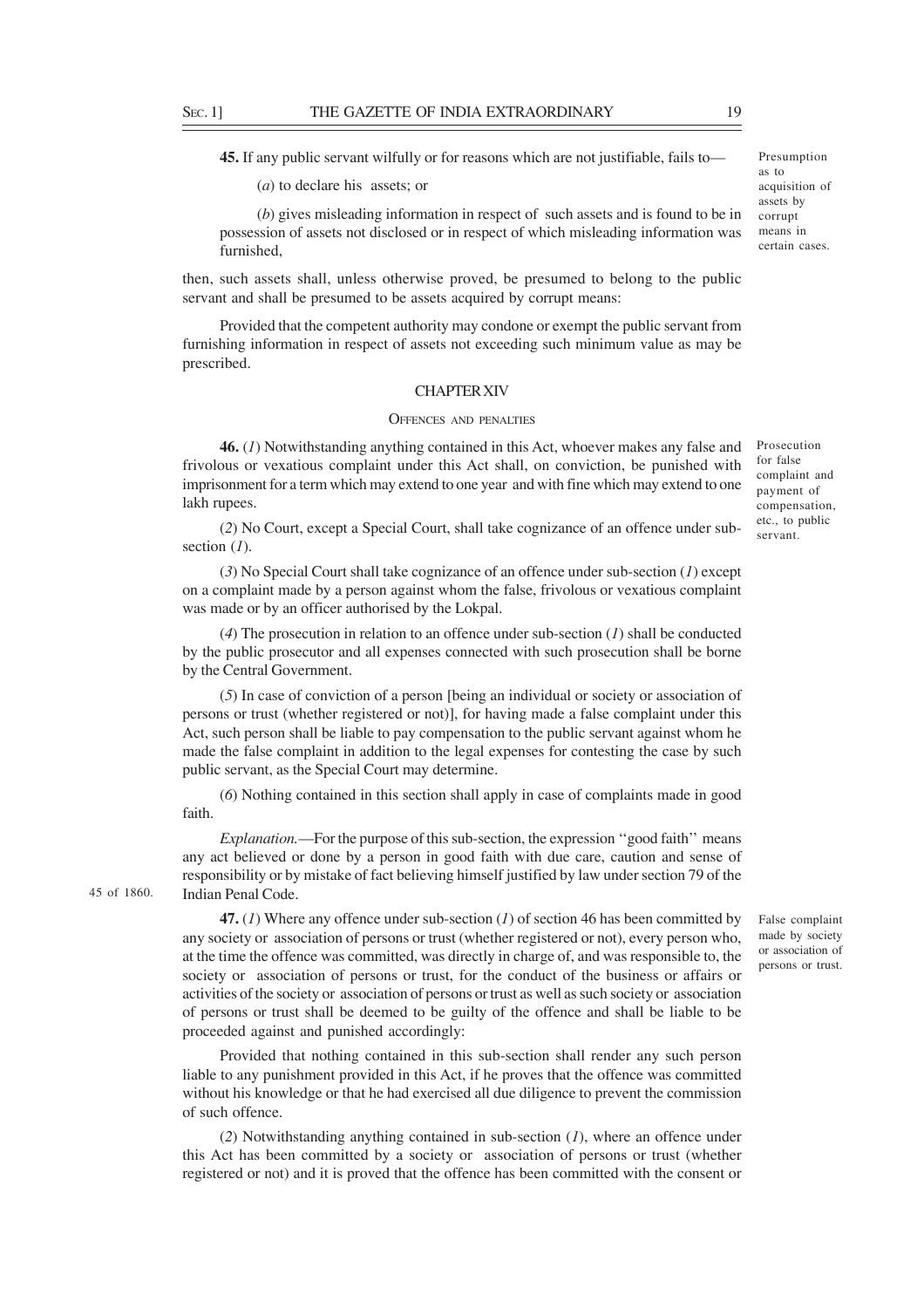connivance of, or is attributable to any neglect on the part of, any director, manager, secretary or other officer of such society or association of persons or trust, such director, manager, secretary or other officer shall also be deemed to be guilty of that offence and shall be liable to be proceeded against and punished accordingly.

## CHAPTER XV

#### **MISCELLANEOUS**

Reports of Lokpal.

**48.** It shall be the duty of the Lokpal to present annually to the President a report on the work done by the Lokpal and on receipt of such report the President shall cause a copy thereof together with a memorandum explaining, in respect of the cases, if any, where the advice of the Lokpal was not accepted, the reason for such non-acceptance to be laid before each House of Parliament.

**49.** The Lokpal shall function as the final appellate authority in respect of appeals arising out of any other law for the time being in force providing for delivery of public services and redressal of public grievances by any public authority in cases where the decision contains findings of corruption under the Prevention of Corruption Act, 1988.

49 of 1988.

**50.** No suit, prosecution or other legal proceedings under this Act shall lie against any public servant, in respect of anything which is done in good faith or intended to be done in the discharge of his official functions or in exercise of his powers.

**51.** No suit, prosecution or other legal proceedings shall lie against the Lokpal or against any officer, employee, agency or any person, in respect of anything which is done in good faith or intended to be done under this Act or the rules or the regulations made thereunder.

**52.** The Chairperson, Members, officers and other employees of the Lokpal shall be deemed, when acting or purporting to act in pursuance of any of the provisions of this Act, to be public servants within the meaning of section 21 of the Indian Penal Code.

**53.** The Lokpal shall not inquire or investigate into any complaint, if the complaint is made after the expiry of a period of seven years from the date on which the offence mentioned in such complaint is alleged to have been committed.

**54.** No civil court shall have jurisdiction in respect of any matter which the Lokpal is empowered by or under this Act to determine.

**55.** The Lokpal shall provide to every person against whom a complaint has been made, before it, under this Act, legal assistance to defend his case before the Lokpal, if such assistance is requested for.

**56.** The provisions of this Act shall have effect notwithstanding anything inconsistent therewith contained in any enactment other than this Act or in any instrument having effect by virtue of any enactment other than this Act.

**57.** The provisions of this Act shall be in addition to, and not in derogation of, any other law for the time being in force.

Lokpal to function as appellate authority for

appeals arising out of any other law for the time being in force. Protection of action taken in good faith by any public

servant. Protection of action taken in good faith

by others.

Members, officers and employees of Lokpal to be public servants.

Limitation to apply in certain cases.

Bar of Jurisdiction.

Legal assistance.

Act to have overriding effect.

Provisions of this Act to be in addition of other laws.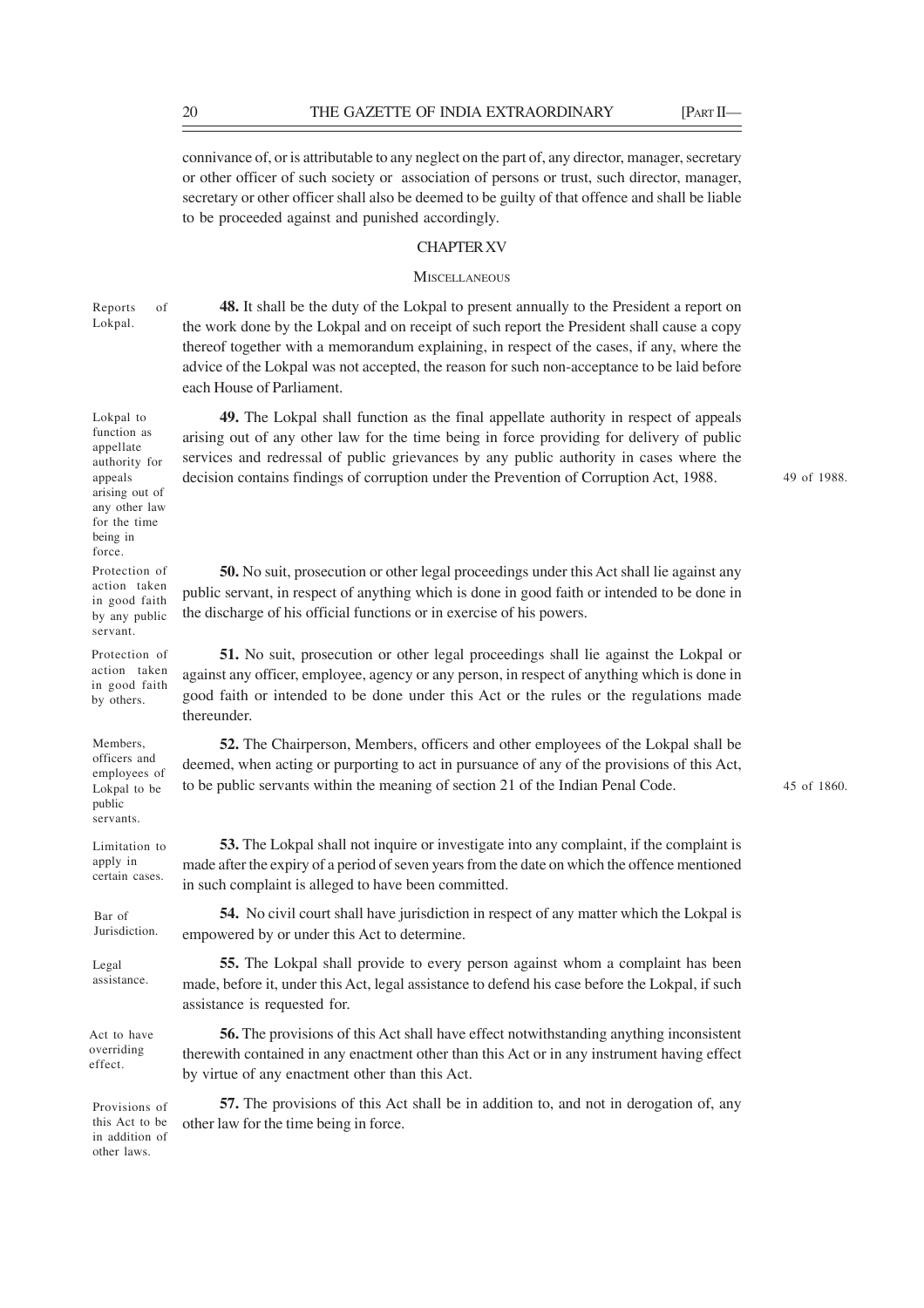**58.** The enactments specified in the Schedule shall be amended in the manner specified therein.

**59.** (*1*) The Central Government may, by notification in the Official Gazette, make rules to carry out the provisions of this Act.

(*2*) In particular, and without prejudice to the generality of the foregoing power, such rules may provide for all or any of the following matters, namely:—

(*a*) the form of complaint referred to in clause (*e*) of sub-section (*1*) of section 2;

(*b*) the term of the Search Committee, the fee and allowances payable to its members and the manner of selection of panel of names under sub-section (*5*) of section 4;

(*c*) the post or posts in respect of which the appointment shall be made after consultation with the Union Public Service Commission under the proviso to subsection (*3*) of section 10;

(*d*) other matters for which the Lokpal shall have the powers of a civil court under clause (*vi*) of sub-section (*1*) of section 27;

(*e*) the manner of sending the order of attachment along with the material to the Special Court under sub-section (*2*) of section 29;

(*f*) the manner of transmitting the letter of request under sub-section (*2*) of section 36;

(*g*) the form and the time for preparing in each financial year the budget for the next financial year, showing the estimated receipts and expenditure of the Lokpal under section 40;

(*h*) the form for maintaining the accounts and other relevant records and the form of annual statement of accounts under sub-section (*1*) of section 42;

(*i*) the form and manner and the time for preparing the returns and statements along with particulars under section 43;

(*j*) the form and the time for preparing an annual return giving a summary of its activities during the previous year under sub-section (*5*) of section 44;

(*k*) the form of annual return to be filed by a public servant under sub-section (*5*) of section 44;

(*l*) the minimum value for which the competent authority may condone or exempt a public servant from furnishing information in respect of assets under the proviso to section 45:

(*m*) any other matter which is to be or may be prescribed.

**60.** (*1*) Subject to the provisions of this Act and the rules made thereunder, the Lokpal may, by notification in the Official Gazette, make regulations to carry out the provisions of this Act.

(*2*) In particular, and without prejudice to the generality of the foregoing power, such regulations may provide for all or any of the following matters, namely:—

(*a*) the conditions of service of the secretary and other officers and staff of the Lokpal and the matters which in so far as they relate to salaries, allowances, leave or pensions, require the approval of the President under sub-section (*4*) of section 10;

(*b*) the place of sittings of benches of the Lokpal under clause (*f*) of sub-section (*1*) of section 16;

Power of Lokpal to make regulations.

Amendment of certain enactments. Power to make rules.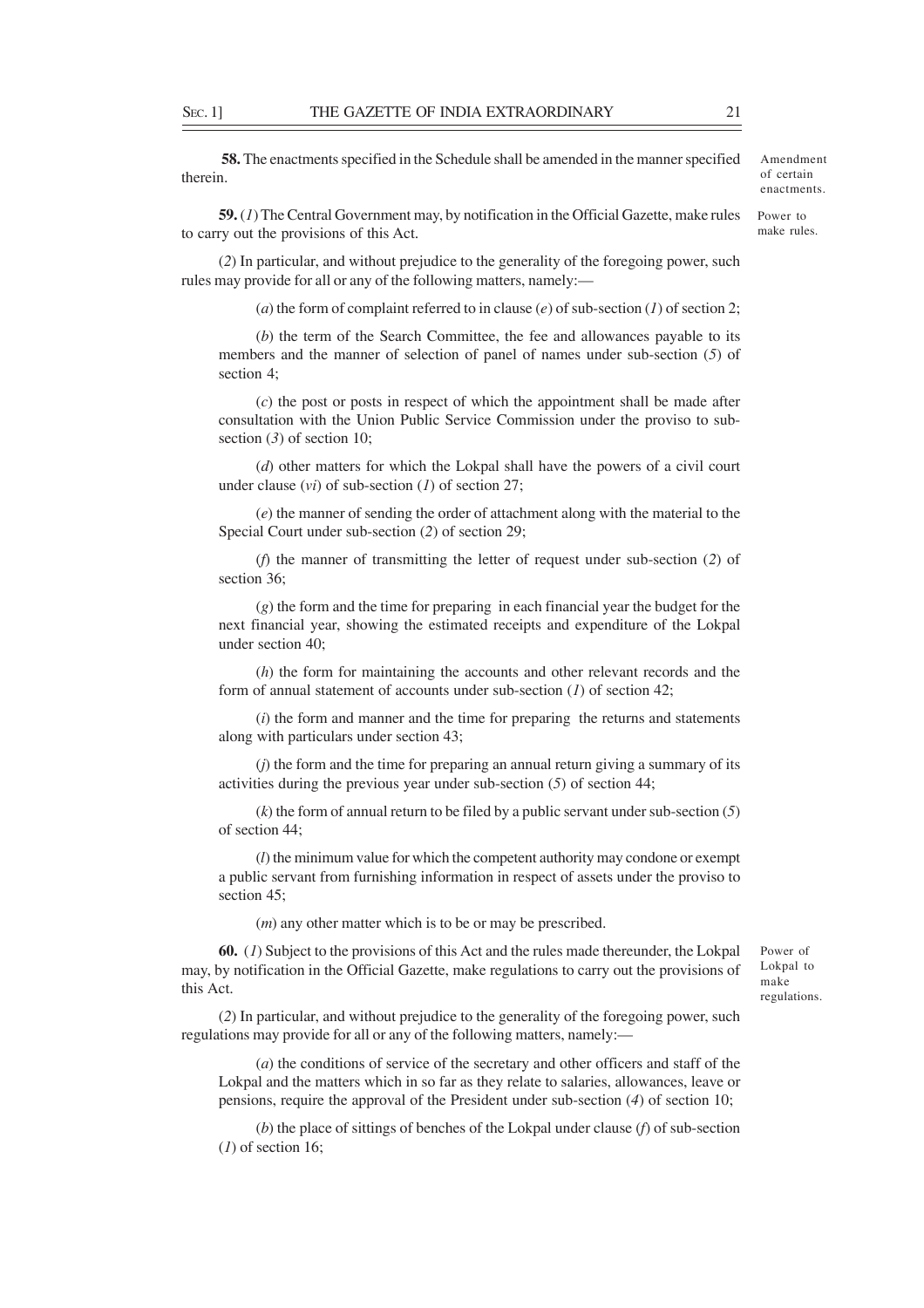(*c*) the manner for displaying on the website of the Lokpal, the status of all complaints pending or disposed of along with records and evidence with reference thereto under sub-section (*10*) of section 20;

(*d*) the manner and procedure of conducting preliminary inquiry or investigation under sub-section (*11*) of section 20;

(*e*) any other matter which is required to be, or may be, specified under this Act.

Laying of rules and regulations.

**61.** Every rule and regulation made under this Act shall be laid, as soon as may be after it is made, before each House of Parliament, while it is in session, for a total period of thirty days which may be comprised in one session or in two or more successive sessions, and if, before the expiry of the session immediately following the session or the successive sessions aforesaid, both Houses agree in making any modification in the rule or regulation, or both Houses agree that the rule or regulation should not be made, the rule or regulation shall thereafter have effect only in such modified form or be of no effect, as the case may be; so, however, that any such modification or annulment shall be without prejudice to the validity of anything previously done under that rule or regulation.

Power to remove difficulties.

**62.** (*1*) If any difficulty arises in giving effect to the provisions of this Act, the Central Government may, by order, published in the Official Gazette, make such provisions not inconsistent with the provisions of this Act, as appear to be necessary for removing the difficulty:

Provided that no such order shall be made under this section after the expiry of a period of two years from the commencement of this Act.

(*2*) Every order made under this section shall be laid, as soon as may be after it is made, before each House of Parliament.

#### PART III

## ESTABLISHMENT OF THE LOKAYUKTA

Establishment of Lokayukta.

**63.** Every State shall establish a body to be known as the Lokayukta for the State, if not so established, constituted or appointed, by a law made by the State Legislature, to deal with complaints relating to corruption against certain public functionaries, within a period of one year from the date of commencement of this Act.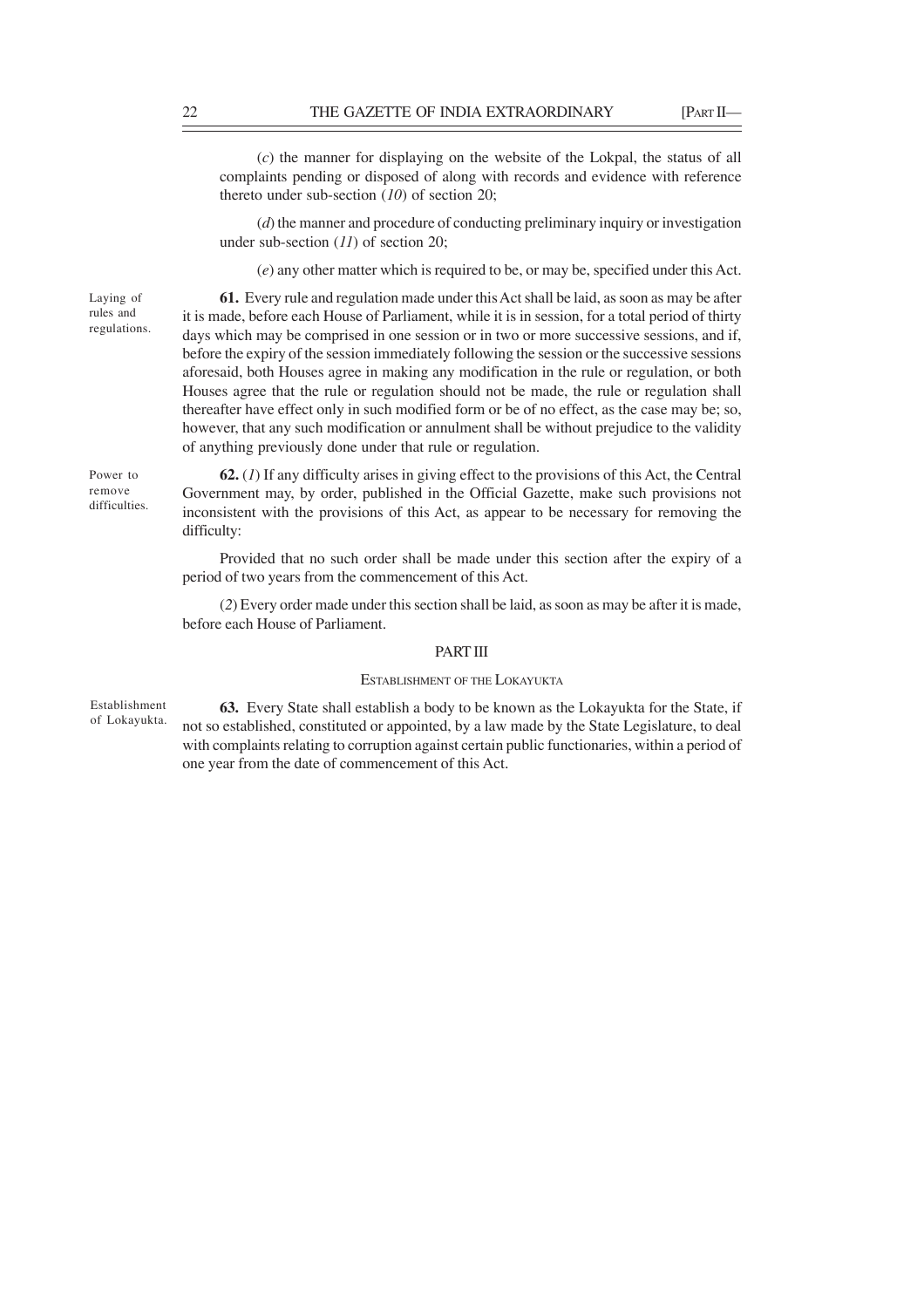## **THE SCHEDULE**

#### [*See* section 58]

#### AMENDMENT TO CERTAIN ENACTMENTS

## **PART I**

#### AMENDMENT TO THE COMMISSIONS OF INQUIRY ACT, 1952

## (60 OF 1952)

In section 3, in sub-section (*1*), for the words "The appropriate Government may", the Amendment words and figures "Save as otherwise provided in the Lokpal and Lokayuktas Act, 2013, the of section 3. appropriate Government may'' shall be substituted.

#### PART II

AMENDMENTS TO THE DELHI SPECIAL POLICE ESTABLISHMENT ACT, 1946

(25 OF 1946)

**1.** In section 4A,—

Amendment of section 4A.

 $(i)$  for sub-section  $(I)$ , the following sub-section shall be substituted, namely:—

''(*1*) The Central Government shall appoint the Director on the recommendation of the Committee consisting of—

(*a*) the Prime Minister — Chairperson;

(*b*) the Leader of Opposition in the House of the People — Member;

(*c*) the Chief Justice of India or Judge of the Supreme Court nominated by him — Member.'';

(*ii*) sub-section (*2*) shall be omitted.

**2.** After section 4B, the following section shall be inserted, namely:—

Insertion of new section  $4BA$ 

"4BA. (1) There shall be a Directorate of Prosecution headed by a Director who Director of shall be an officer not below the rank of Joint Secretary to the Government of India, for Prosecution. conducting prosecution of cases under this Act.

(*2*) The Director of Prosecution shall function under the overall supervision and control of the Director.

(*3*) The Central Government shall appoint the Director of Prosecution on the recommendation of the Central Vigilance Commission.

(*4*) The Director of Prosecution shall notwithstanding anything to the contrary contained in the rules relating to his conditions of service, continue to hold office for a period of not less than two years from the date on which he assumes office.".

**3.** In section 4C, for sub-section (*1*), the following sub-section shall be substituted, Amendment namely: of section 4C.

"(*1*) The Central Government shall appoint officers to the posts of the level of Superintendent of Police and above except Director, and also recommend the extension or curtailment of the tenure of such officers in the Delhi Special Police Establishment, on the recommendation of a committee consisting of:—

(*a*) the Central Vigilance Commissioner — Chairperson;

(*b*) Vigilance Commissioners — Members;

(*c*) Secretary to the Government of India in charge of the Ministry of Home — Member;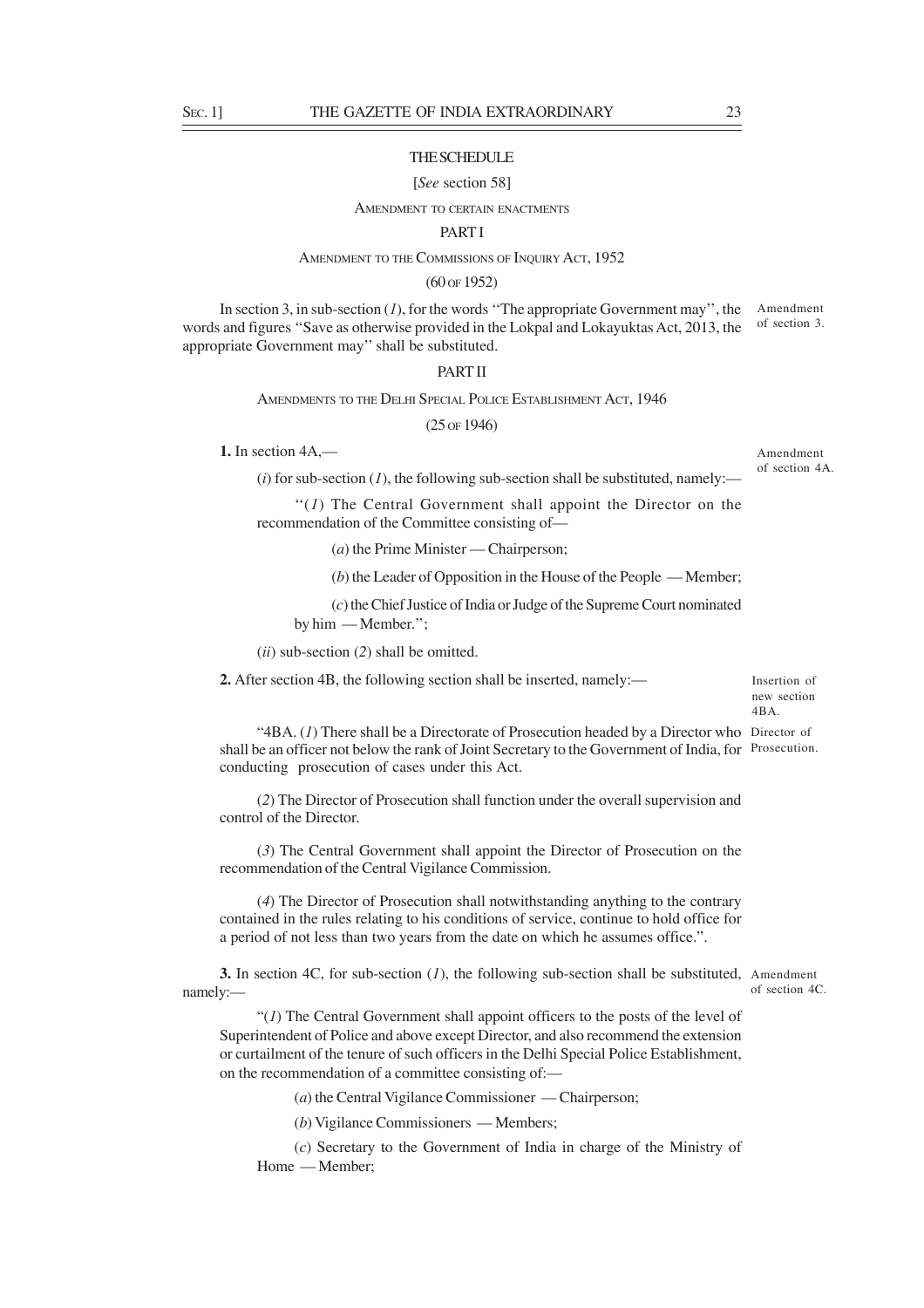|                                             | (d) Secretary to the Government of India in charge of the Department of<br>Personnel — Member:                                                                                                                                          |
|---------------------------------------------|-----------------------------------------------------------------------------------------------------------------------------------------------------------------------------------------------------------------------------------------|
|                                             | Provided that the Committee shall consult the Director before submitting<br>its recommendation to the Central Government.".                                                                                                             |
|                                             | <b>PARTIII</b>                                                                                                                                                                                                                          |
|                                             | AMENDMENTS TO THE PREVENTION OF CORRUPTION ACT, 1988                                                                                                                                                                                    |
|                                             | (49 OF 1988)                                                                                                                                                                                                                            |
| Amendment<br>of sections 7,<br>8, 9 and 12. | <b>1.</b> In sections 7, 8, 9 and section $12,$ —                                                                                                                                                                                       |
|                                             | (a) for the words "six months", the words "three years" shall respectively be<br>substituted;                                                                                                                                           |
|                                             | $(b)$ for the words "five years", the words "seven years" shall respectively be<br>substituted.                                                                                                                                         |
| Amendment<br>of section 13.                 | 2. In section 13, in sub-section $(2)$ ,—                                                                                                                                                                                               |
|                                             | $(a)$ for the words "one year", the words "four years" shall be substituted;                                                                                                                                                            |
|                                             | $(b)$ for the words "seven years", the words "ten years" shall be substituted.                                                                                                                                                          |
| Amendment<br>of section 14.                 | 3. In section $14,$ —                                                                                                                                                                                                                   |
|                                             | (a) for the words "two years", the words "five years" shall be substituted;                                                                                                                                                             |
|                                             | $(b)$ for the words "seven years", the words "ten years" shall be substituted.                                                                                                                                                          |
| Amendment<br>of section 15.                 | 4. In section 15, for the words "which may extend to three years", the words "which<br>shall not be less than two years but which may extend to five years" shall be substituted.                                                       |
| Amendment<br>of section 19.                 | 5. In section 19, after the words "except with the previous sanction", the words "save"<br>as otherwise provided in the Lokpal and Lokayuktas Act, 2013" shall be inserted.                                                             |
|                                             | <b>PARTIV</b>                                                                                                                                                                                                                           |
|                                             | AMENDMENT TO THE CODE OF CRIMINAL PROCEDURE, 1973                                                                                                                                                                                       |
|                                             | $(2$ of 1974)                                                                                                                                                                                                                           |
| Amendment<br>of section<br>197.             | In section 197, after the words "except with the previous sanction", the words "save<br>as otherwise provided in the Lokpal and Lokayuktas Act, 2013" shall be inserted.                                                                |
|                                             | <b>PARTV</b>                                                                                                                                                                                                                            |
|                                             | AMENDMENTS TO THE CENTRAL VIGILANCE COMMISSION ACT, 2003                                                                                                                                                                                |
|                                             | $(45 \text{ of } 2003)$                                                                                                                                                                                                                 |
| Amendment<br>of section 2.                  | <b>1.</b> In section 2, after clause $(d)$ , the following clause shall be inserted, namely:—                                                                                                                                           |
|                                             | $'(da)$ "Lokpal" means the Lokpal established under sub-section (1) of section 3<br>of the Lokpal and Lokayuktas Act, 2013;'.                                                                                                           |
| Amendment<br>of section 8.                  | 2. In section 8, in sub-section $(2)$ , after clause $(b)$ , the following clause shall be<br>inserted, namely:-                                                                                                                        |
|                                             | " $(c)$ on a reference made by the Lokpal under proviso to sub-section $(l)$ of<br>section 20 of the Lokpal and Lokayuktas Act, 2013, the persons referred to in clause $(d)$<br>of sub-section $(I)$ shall also include—               |
|                                             | $(i)$ members of Group B, Group C and Group D services of the Central<br>Government;                                                                                                                                                    |
|                                             | (ii) such level of officials or staff of the corporations established by or<br>under any Central Act, Government companies, societies and other local<br>authorities, owned or controlled by the Central Government, as that Government |

Provided that till such time a notification is issued under this clause, all officials or staff of the said corporations, companies, societies and local authorities shall be deemed to be the persons referred in clause (*d*) of sub-section (*1*).".

may, by notification in the Official Gazette, specify in this behalf: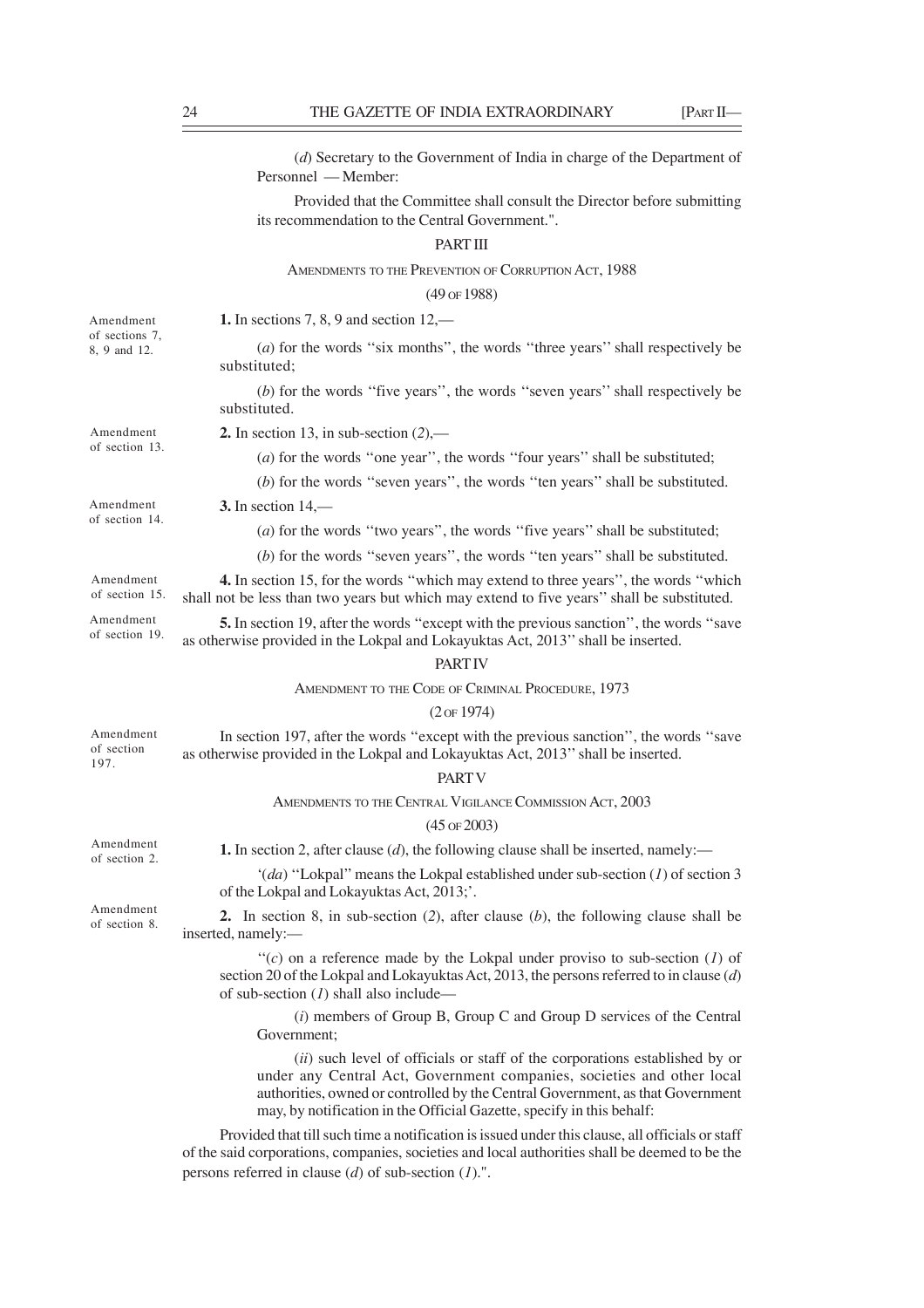**3.** After section 8, the following sections shall be inserted, namely:—

Insertion of new sections 8A and 8B.

preliminary inquiry in

public servants.

"8A.  $(I)$  Where, after the conclusion of the preliminary inquiry relating to Action on corruption of public servants belonging to Group C and Group D officials of the Central Government, the findings of the Commission disclose, after giving an relation to opportunity of being heard to the public servant, a *prima facie* violation of conduct rules relating to corruption under the Prevention of Corruption Act, 1988 by such public servant, the Commission shall proceed with one or more of the following actions, namely:—

(*a*) cause an investigation by any agency or the Delhi Special Police Establishment, as the case may be;

(*b*) initiation of the disciplinary proceedings or any other appropriate action against the concerned public servant by the competent authority;

(*c*) closure of the proceedings against the public servant and to proceed against the complainant under section 46 of the Lokpal and Lokayuktas Act, 2013.

(*2*) Every preliminary inquiry referred to in sub-section (*1*) shall ordinarily be completed within a period of ninety days and for reasons to be recorded in writing, within a further period of ninety days from the date of receipt of the complaint.

8B. (*1*) In case the Commission decides to proceed to investigate into the Action on complaint under clause (*a*) of sub-section (*I*) of section 8A, it shall direct any agency in setting to (including the Delhi Special Police Establishment) to carry out the investigation as public expeditiously as possible and complete the investigation within a period of six months from the date of its order and submit the investigation report containing its findings to the Commission:

in relation to servants.

Provided that the Commission may extend the said period by a further period of six months for the reasons to be recorded in writing.

(*2*) Notwithstanding anything contained in section 173 of the Code of Criminal Procedure, 1973, any agency (including the Delhi Special Police Establishment) shall, in respect of cases referred to it by the Commission, submit the investigation report to the Commission.

(*3*) The Commission shall consider every report received by it under sub-section (*2*) from any agency (including the Delhi Special Police Establishment) and may decide as to—

(*a*) file charge-sheet or closure report before the Special Court against the public servant;

(*b*) initiate the departmental proceedings or any other appropriate action against the concerned public servant by the competent authority.".

**4.** After section 11, the following section shall be inserted, namely:—

Insertion of new section 11A.

"11A. (1) There shall be a Director of Inquiry, not below the rank of Joint Secretary Director of to the Government of India, who shall be appointed by the Central Government for conducting preliminary inquiries referred to the Commission by the Lokpal.

Inquiry for making preliminary inquiry.

49 of 1988.